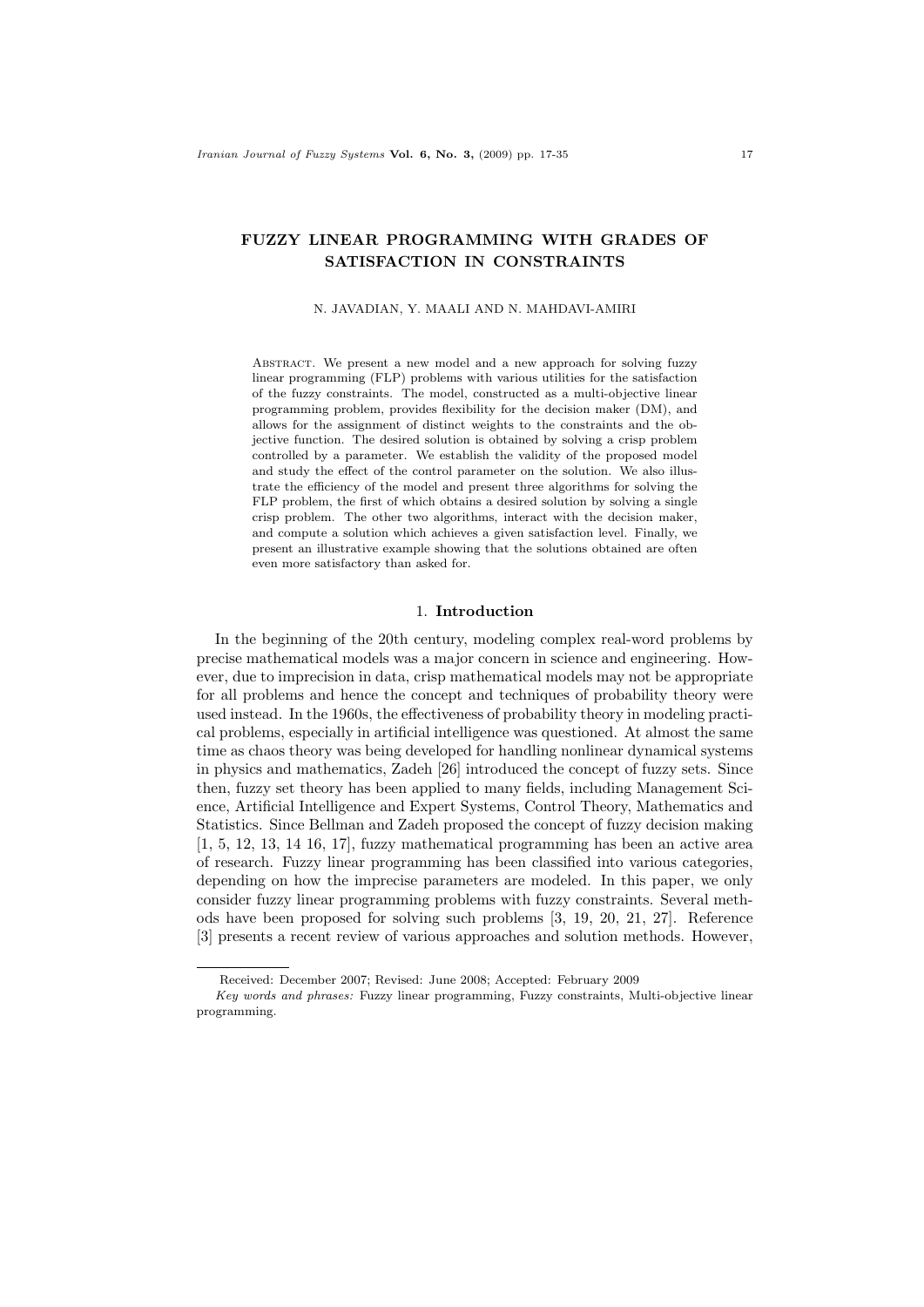these methods eventually assign a single value for the utility of satisfaction of constraints. A nonlinear model is presented in [7] to consider different utilities for the constraints by the assigning weights and models which produce different levels of constraint satisfaction as imposed by the solution, are also proposed in [6, 23]. However, the decision maker does not have any control over individual importance levels. Recently, a weighting two-phase scheme has been proposed in [11] to obtain efficient solutions to fuzzy multiple objective linear programming problems allowing arbitrary weights for the objective functions.

In this paper, we present a model in which each constraint is allowed to have a distinct level of utility (or importance), as specified by the decision maker (DM). The model is linear and has the advantage that is allows the DM to assign a weight corresponding to the level of importance for the satisfaction of each constraint and the objective function. Moreover, the solution strategy does not involve a two-phase scheme. We establish several results to demonstrate the validity of our model and the effect of its control parameter on the solution. We also perform numerical experiments to show the effectiveness of the model.

The outline of the remainder of the paper is as follows. Section 2 describes linear programming with fuzzy constraints. Section 3 presents a brief review of multiobjective linear programming (MOLP) and characterizes Pareto optimal solutions. We introduce our model and an approach to its solution in Section 4, where we also prove several analytical results establishing the validity of the model. We also give the outlines of three algorithms: Algorithm 1 produces a solution desired by the DM by solving a single crisp problem. Algorithms 2 and 3, interact with the DM, and produce various trial solutions achieving various levels of satisfaction. An illustrative example is given in Section 5. We see that the solutions obtained are often even more satisfactory than desired. Section 6 concludes the paper.

### 2. Problem Definition

Many practical optimization problems are characterized by the flexibility in the problem constraints. A suitable model for linear programming problem with such "soft constraints is [3, 4, 9, 19, 20, 21]:

$$
Max \t CTxs.t. \t $(Ax)_i \leq b_i, \quad i = 1,...,m$   
 $x \geq 0,$  (1)
$$

where  $c, x \in \mathbb{R}^n, A \in \mathbb{R}^{m \times n}, b \in \mathbb{R}^m$  and the symbol  $\preceq$  denotes that the constraint is fuzzy. It is also assumed that the decision maker is willing to accept moderate violations in the satisfaction of the constraints according to specification [3]. Suppose that the tolerances  $p_i$  for the fuzzy constraints are known. Verdegay [20], assigned a membership function to the ith fuzzy constraint as follows:

$$
\mu_i(x) = \begin{cases}\n1 & \text{if } \sum_j a_{ij} x_j < b_i \\
1 - (\sum_j a_{ij} x_j - b_i) / p_i & \text{if } \sum_j a_{ij} x_j \le b_i + p_i \\
0 & \text{if } \sum_j a_{ij} x_j > b_i + p_i.\n\end{cases}
$$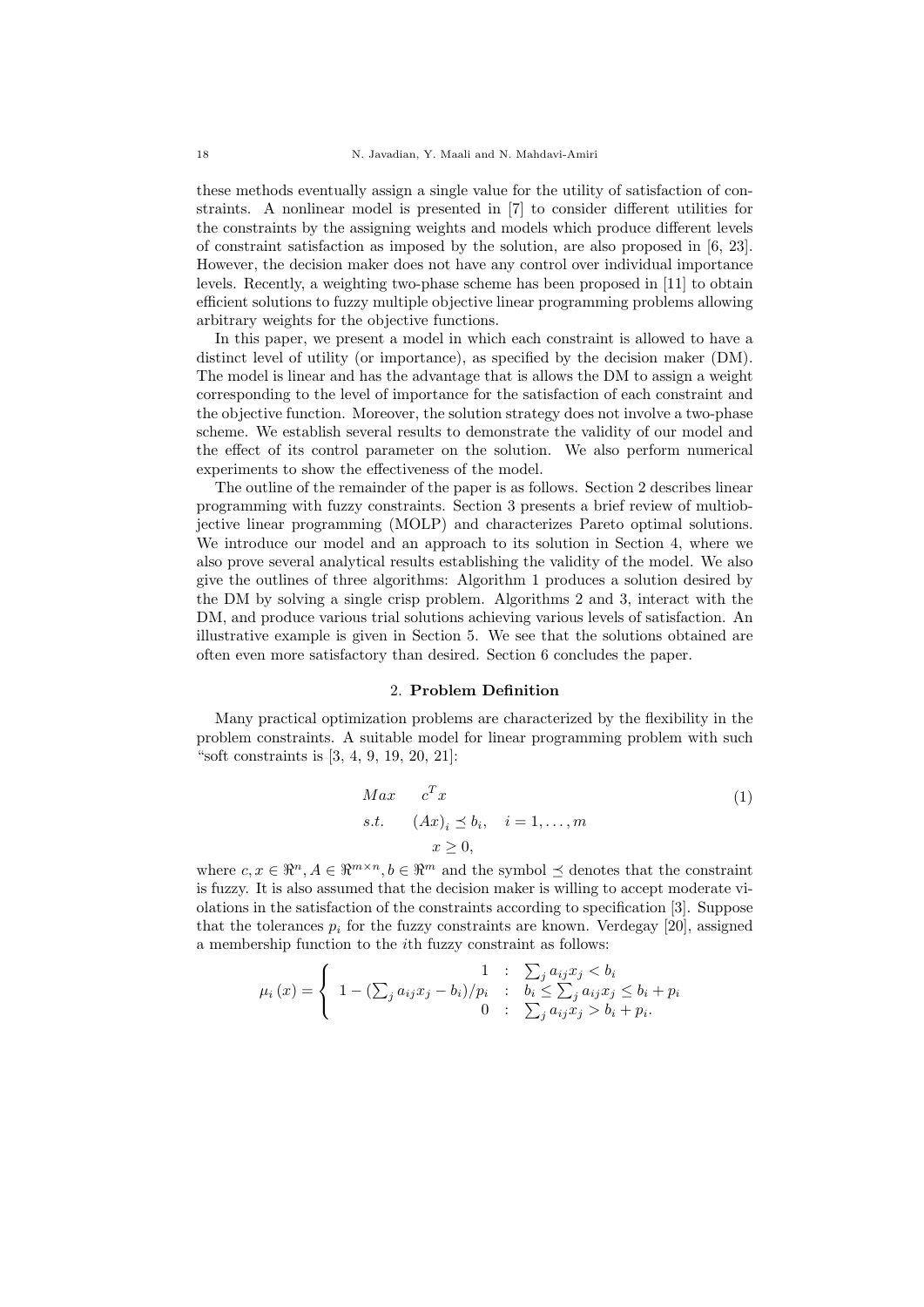The membership functions, being monotonically nonincreasing, imply that the more the resources consumed, the less satisfied the decision maker will be. So,  $\mu_i(x)$ can be interpreted as the degree of satisfaction (fulfillment) of the ith constraint at point  $x$ . The decision maker would like the constraints to be satisfied 'as much as possible' [4].

It can be shown that if the membership functions are continuous and monotonic, and trade-offs amongst the fuzzy constraints are allowed, then problem (1) is equivalent to the following crisp parametric linear programming problem [20]:

$$
Max \t cTx
$$
  
s.t. 
$$
(Ax)_i \le b_i + (1 - \alpha)p_i, \quad i = 1,..., m
$$

$$
x \ge 0, \quad 0 \le \alpha \le 1.
$$
 (2)

In problem  $(2)$ ,  $\alpha$  relates to the DM's level of satisfaction with resources consumed, and thus we assume that  $\alpha$  measures the reliability of the solution.

On the other hand, Werners [21, 22] considered a fuzzy objective function for problem (1) and, similarly to [27], proposed a max-min approach for solving the problem, defining  $z^0$  and  $z^1$  as follows:

$$
z^{0} = Max \t c^{T} x
$$
  
s.t.  $(Ax)_{i} \le b_{i}, \t i = 1,..., m$   
 $x \ge 0,$ 

and

$$
z^{1} = Max \t c^{T} x
$$
  
s.t. 
$$
(Ax)_{i} \leq b_{i} + p_{i}, \quad i = 1, ..., m
$$

$$
x \geq 0.
$$

$$
(4)
$$

He then considered the following membership function  $\mu_0$  for the objective function:

$$
\mu_0(x) = \begin{cases}\n1: & c^T x > z^1 \\
\frac{c^T x - z^0}{z^1 - z^0} & : & z^0 \le c^T x \le z^1 \\
0: & c^T x < z^0.\n\end{cases}
$$
\n(5)

We consider  $\mu_0(x)$  to be the degree of satisfaction (fulfillment) of the objective function at point  $x$ . We now use the max-min operator to obtain the optimal decision. Thus, we find  $\alpha$  by solving the following crisp problem: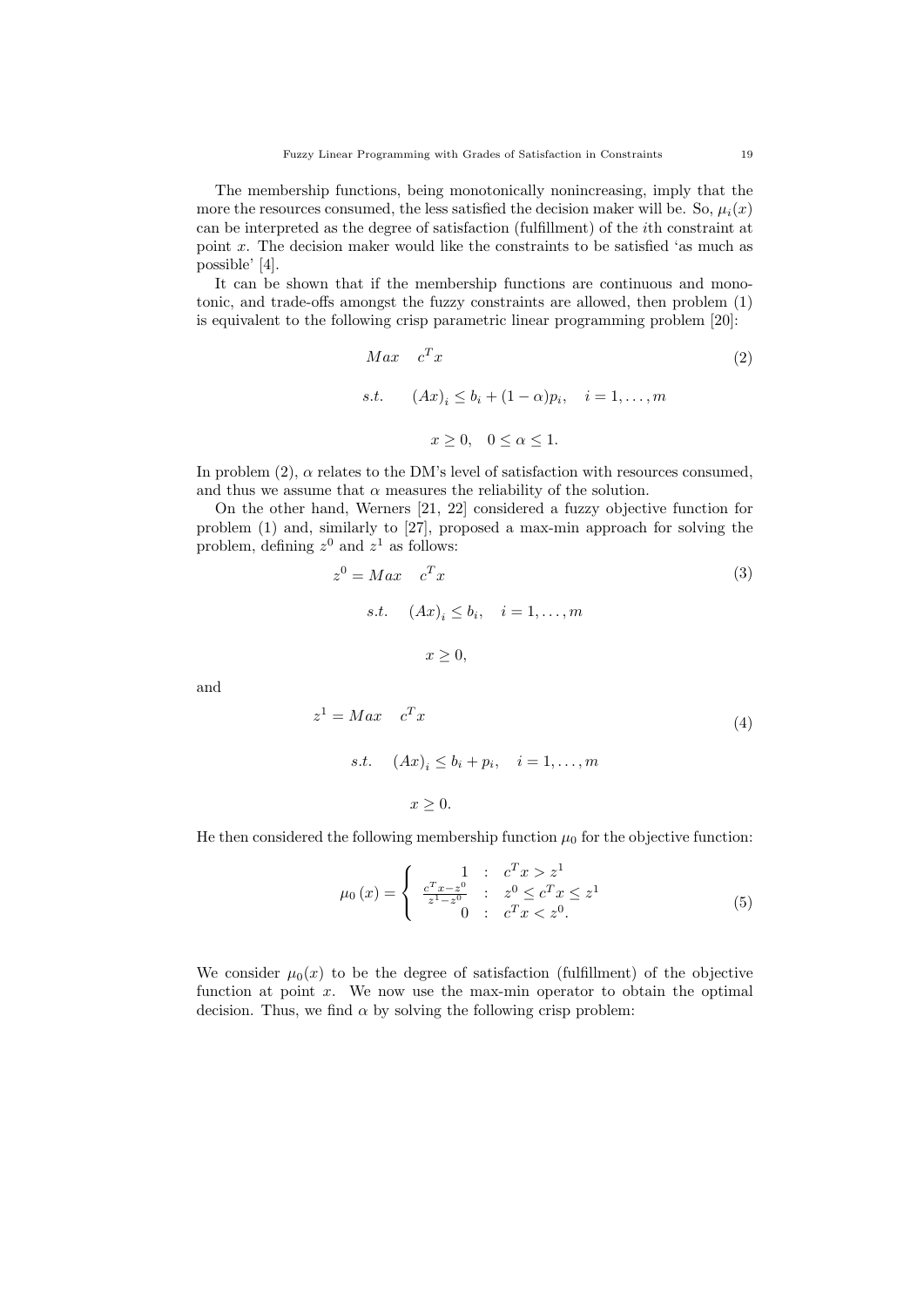20 N. Javadian, Y. Maali and N. Mahdavi-Amiri

$$
Max \quad \alpha
$$
  
s.t.  $\mu_i(x) \ge \alpha, \quad i = 0, ..., m$   
 $0 \le \alpha \le 1$   
 $x \ge 0.$  (6)

The inherent flexibility in problem (1) offers a trade-off between improving the objective function and satisfying the constraints. In fact, improving the objective function generally results in satisfying the constraints at lower degrees. So far, researchers have treated this problem by setting the same value of  $\alpha$ -level for all the constraints, and thus giving equal priority to all constraints and regarding  $\alpha$ as the grade of satisfaction for every constraint [15]. However, there exist cases in which the DM desires to consider constraints having various levels of importance [8, 24] and appropriate models are needed to handle these situations. For instance, the different levels of importance of constraints  $i$  and  $j$  can be posed by considering different (possibly nonlinear) membership functions. However, this approach is complicated, both at the modeling phase and in the process of computing the solution. Other approaches have been proposed, having linear membership functions for fuzzy right hand sides of the constraints [6, 7, 23] and fuzzy constraint coefficients have also been considered [10, 15, 25].

In Section 4, we present a new approach to the problem, modeling the grades of the objective function  $(c^T x)$  and the constraint satisfactions as multiple objectives. However, we first need to describe certain aspects of multiobjective linear programming.

### 3. Multiobjective Linear Programming (MOLP)

Consider the multiobjective linear programming (MOLP) problem,

$$
Max z1(x) = c1Tx
$$

$$
Max z2(x) = c2Tx
$$

$$
\dots
$$

(7)

$$
Max\ z_k(x) = c_k^T x
$$

s.t.

$$
Ax \le b
$$

$$
x \ge 0,
$$

where,

$$
c_i = (c_{i1}, \dots, c_{in})^T, \quad i = 1, \dots, k,
$$
\n(8)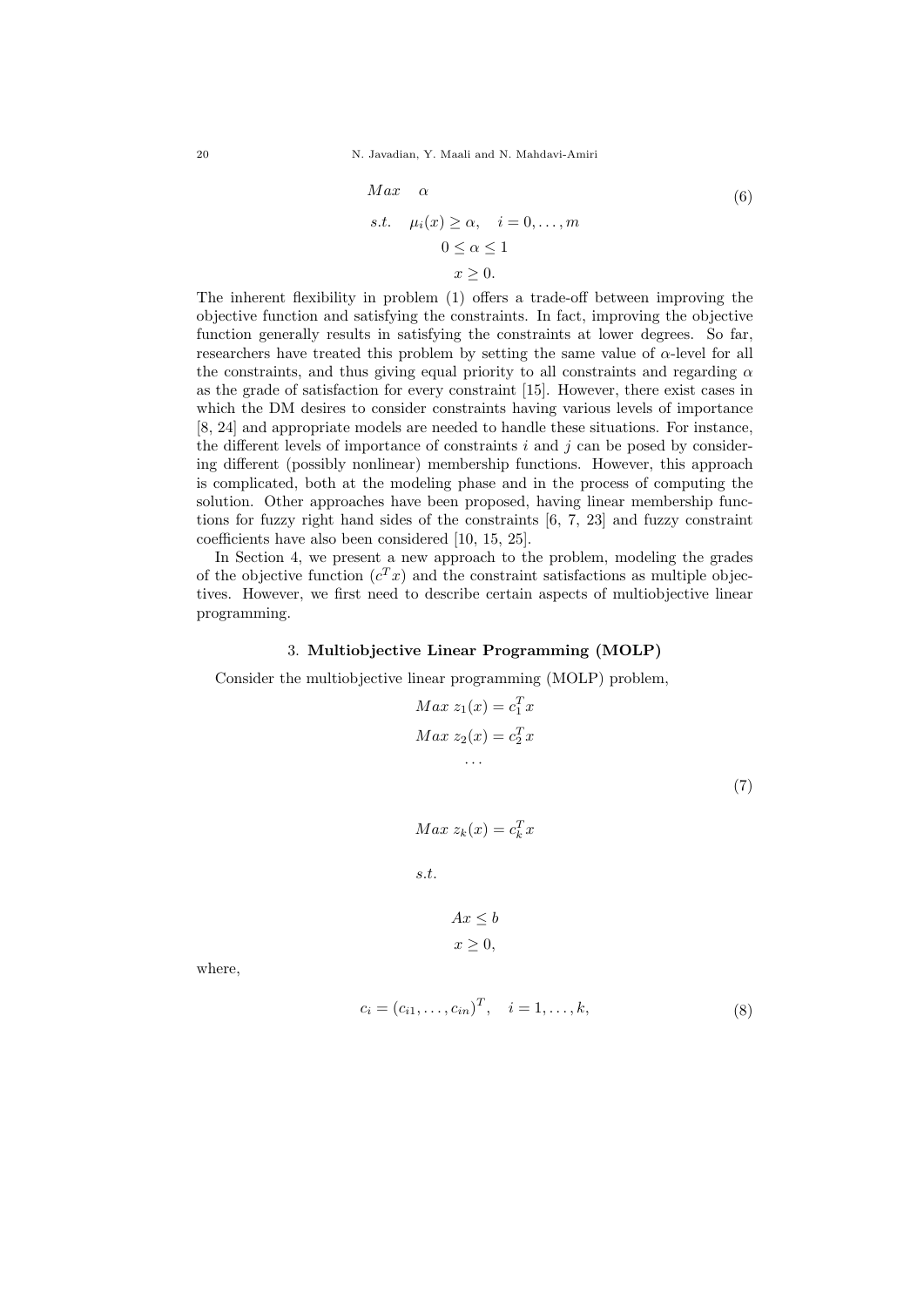$$
x = (x_1, \dots, x_n)^T, \tag{9}
$$

$$
A = \left[ \begin{array}{c} a_{11}, \dots, a_{1n} \\ \dots \\ a_{m1}, \dots, a_{mn} \end{array} \right], \tag{10}
$$

$$
b = (b_1, \dots, b_m)^T. \tag{11}
$$

Let  $X = \{x \in \Re^n | Ax \leq b, x \geq 0\}.$  A definition for a complete solution for this problem is as follows [18] :

# Definition 3.1. (Complete Optimal Solution)

The point  $x^* \in X$  is said to be a complete optimal solution of the MOLP problem (7) if  $z_i(x^*) \ge z_i(x), i = 1, ..., k$  for all  $x \in X$ .

However, in general, when the objective functions conflict with one another, a complete optimal solution may not exist and hence, a new concept of optimality, called Pareto optimality, is considered.

**Definition 3.2.** (Pareto Optimal Solution) The point  $x^* \in X$  is said to be a Pareto optimal solution if there does not exist  $x \in X$  such that  $z_i(x) \geq z_i(x^*)$  for all i and  $z_j(x) > z_j(x^*)$  for at least one j.

Now we use the weighted max-min method to solve the MOLP problem. The weighted max-min approach seeks Pareto optimal solutions by first solving the following weighted max-min problem [2]:

$$
Max \quad Min_{i=1,\dots,k} \quad w_i z_i(x) \tag{12}
$$
  
s.t.  $x \in X$ ,

or equivalently,

$$
Max \quad \nu
$$
  
s.t.  $w_i z_i(x) \ge \nu, \quad i = 1, ..., k$   
 $x \in X,$  (13)

where  $w = (w_1, \ldots, w_k)^T \geq 0$  is a given vector of nonnegative weight coefficients assigned to the objective functions (usually,  $w_i > 0$ ).

**Remark 3.3.** Without loss of generality, we assume that  $z_i(x) \geq 0$ ,  $i = 1, \ldots, k$ , for all  $x \in X$ . If for an objective function we have  $z_i(x) < 0$  for some  $x \in X$  then by computing,  $(14)$ 

$$
z_i^{min} = Min_{x \in X} z_i(x), \tag{14}
$$

and replacing  $z_i$  by  $\hat{z}_i$  as,

$$
\hat{z}_i = z_i(x) - z_i^{min},\tag{15}
$$

we have  $\hat{z}_i \geq 0$ , for all  $x \in X$ .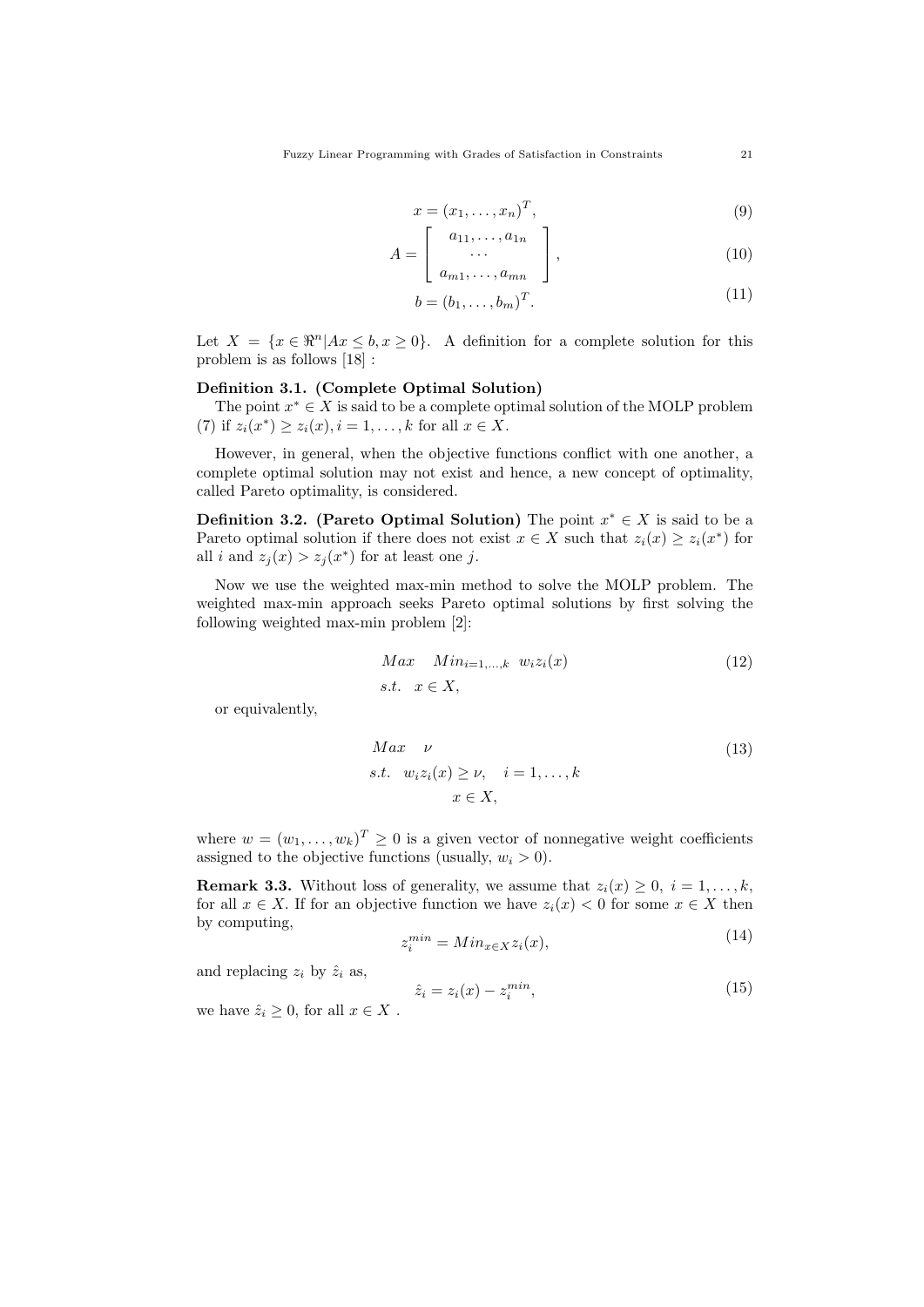If the optimal solution  $x^*$  for the weighted max-min problem  $((12)$  or  $(13))$  is not unique, then it is necessary to perform the Pareto optimality test. i.e. we must solve the following linear programming problem:

$$
Max \sum_{i=1}^{k} \epsilon_i
$$
  
s.t.  $z_i(x) - \epsilon_i = z_i(x^*), \quad i = 1, ..., k$   
 $x \in X, \quad \epsilon \ge 0.$  (16)

For the optimal solution  $(\bar{x}, \bar{\epsilon})$  of the linear programming problem (16), the following theorem holds [16].

**Theorem 3.4.** Let  $x^*$  and  $(\bar{x}, \bar{\epsilon})$  be optimal solutions of problems (13) and (16), respectivly. We have: (1) If  $\bar{\epsilon}_i = 0, i = 1, ..., k$ , then both  $\bar{x}$  and  $x^*$  are Pareto optimal solutions. (2)If at least one i exists such that  $\bar{\epsilon}_i > 0$ , then  $\bar{x}$  is (but  $x^*$  is not) a Pareto optimal solution.

### 4. A New Approach

LP problems with fuzzy constraints have been considered by many researchers [9, p. 79] and, in particular, several approaches have been proposed to solve problem (1). In the two-phase approach of [6], first the crisp linear programming problem,

$$
Max \quad \nu
$$
  
s.t.  $1 \ge \mu_i(x) \ge \nu \ge 0, \ i = 0, ..., m$   
 $x \ge 0,$  (17)

is solved in the first phase. If  $x'$  is an optimal solution of  $(17)$ , the phase II problem is as follows:

$$
Max \sum_{i=0}^{m} \alpha_i
$$
  
s.t.  $1 \ge \mu_i(x) \ge \alpha_i \ge \mu_i(x')$ ,  $i = 0, ..., m$   
 $x \ge 0$ . (18)

Now we denote the optimal solution of the two-phase problem by  $(\nu^*, \alpha^*, x^*)$ , where  $(\nu^*, x')$  is an optimal solution of (17) and  $(\alpha^*, x^*)$  is an optimal solution of (18). The advantage of the model (18) in the two-phase approach over the traditional max-min operator (17) is in its capability to improve upon the solution having higher membership values, if possible (in fact, [6] shows an example illustrating the improvement). We note that at the optimal solution of (18) we will have  $\mu_i(x^*) = \alpha_i^*, i = 0, \dots m$ . Thus, problem (18) may equivalently be posed as: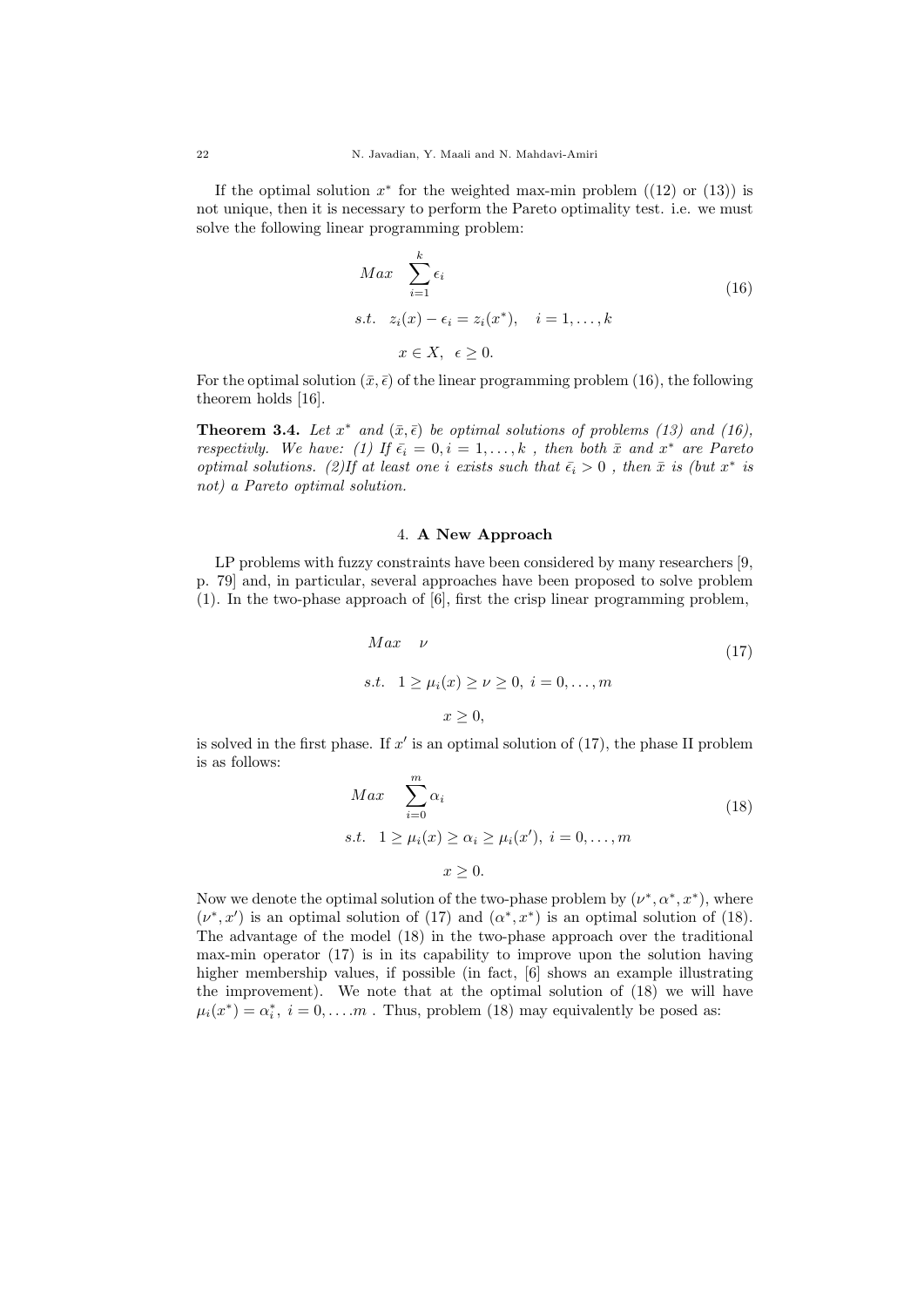Fuzzy Linear Programming with Grades of Satisfaction in Constraints 23

$$
Max \sum_{i=0}^{m} \mu_i(x)
$$
  
s.t.  $1 \ge \mu_i(x) \ge \mu_i(x')$ ,  $i = 0, ..., m$   
 $x \ge 0$ . (18')

The two-phase approach of [6] for problem (1) considers the DM's levels of satisfaction for the objective function and the constraints as various objectives having equal weights in an MOLP model. In phase I, using the max-min principle, model (17) is solved for an optimal solution. Phase II considers the model (18) to improve upon the solution of (17), if possible.

Here, we present a new approach that considers both optimizing the objective function as well as satisfying the constraints at higher achievement levels, if possible. We propose the multi-objective model below:

$$
Max \quad (w_0 \alpha_0, w_1 \alpha_1, \dots, w_m \alpha_m)^T
$$
  
s.t.  $(Ax)_i \le b_i + (1 - \alpha_i)p_i, i = 1, \dots, m$   

$$
\alpha_0 = \frac{c^T x - z^0}{z^1 - z^0}
$$
  

$$
0 \le \alpha_i \le 1, i = 1, \dots, m
$$
  
 $x \ge 0,$  (19)

where each  $w_i > 0$  is a given weight associated with  $\alpha_i$ .

Using the max-min approach for (19), we solve the following problem:

$$
Max \quad \nu
$$
\n
$$
s.t. \quad w_0 \alpha_0 \ge \nu
$$
\n
$$
w_1 \alpha_1 \ge \nu
$$
\n
$$
\vdots
$$
\n
$$
w_m \alpha_m \ge \nu
$$
\n
$$
\alpha_0 = \frac{c^T x - z^0}{z^1 - z^0}
$$
\n
$$
(Ax)_i \le b_i + (1 - \alpha_i)p_i, \ i = 1, ..., m
$$
\n
$$
0 \le \alpha_i \le 1, \ i = 1, ..., m
$$
\n
$$
x \ge 0,
$$
\n(20)

where  $z<sup>0</sup>$  and  $z<sup>1</sup>$  are optimal objective values corresponding to problems (3) and (4), respectively. Let  $X = \{(\nu, \alpha, x) | (\nu, \alpha, x)$  is feasible solution of  $(20) \}$ .

**Remark 4.1.** (1) If (20) does not have a feasible solution then, for at least one i, there does not exist x such that  $(Ax)_i \leq b_i + p_i$ .

(2) The feasible space of (18) is a subspace of the feasible space of (20) with  $w_i =$  $1, i = 0, \ldots, m.$ 

(3) Having  $z^0$  and  $z^1$  defined by (3) and (4), it is obvious that for all feasible x we will have  $0 \leq \alpha_0 = \frac{c^T x - z^0}{z^1 - z^0}$  $rac{z^x - z^0}{z^1 - z^0} \leq 1.$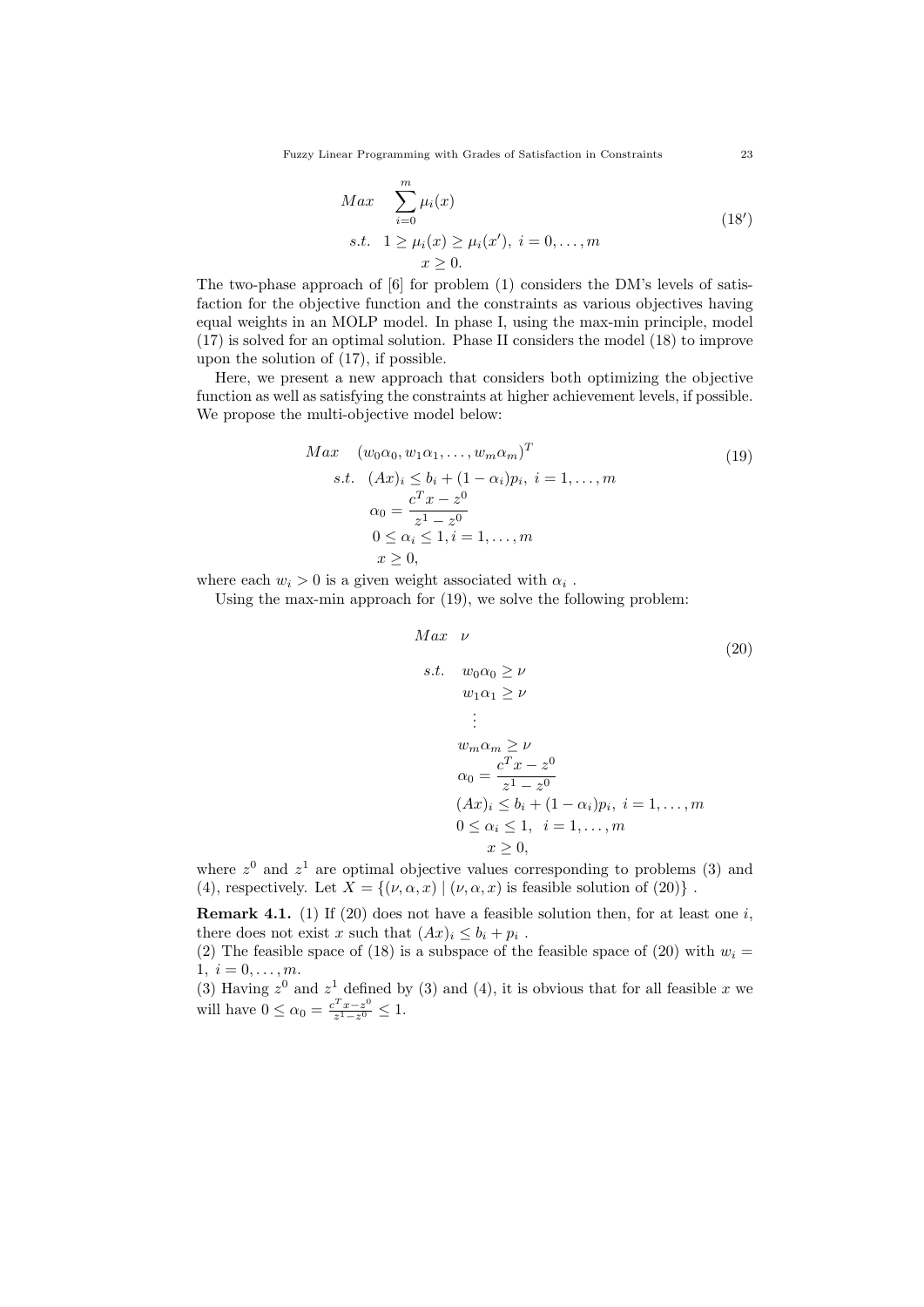Next, we propose a new model and an approach for solving problem (19). The proposed model has the advantage of producing a DM's desired solution by solving a single crisp problem using an appropriate parameter, set initially to enforce a desired solution. Analytical results establish the validity of the model. We propose solving the following problem:

$$
Max \quad \nu + \frac{1}{M} \sum_{i=0}^{m} \alpha_i
$$
\n
$$
s.t. \quad w_0 \alpha_0 \ge \nu
$$
\n
$$
w_1 \alpha_1 \ge \nu
$$
\n
$$
\vdots
$$
\n
$$
w_m \alpha_m \ge \nu
$$
\n
$$
\alpha_0 = \frac{c^T x - z^0}{z^1 - z^0}
$$
\n
$$
(Ax)_i \le b_i + (1 - \alpha_i)p_i, \ i = 1, ..., m
$$
\n
$$
0 \le \alpha_i \le 1, \ i = 1, ..., m
$$
\n
$$
x \ge 0,
$$
\n(21)

where  $M$  is a (big enough) positive number set to achieve a DM's desired solution. Let  $\alpha = (\alpha_0, \dots, \alpha_m)^T$ . The following results provide some characterizations of the solution of  $(21)$ .

**Theorem 4.2.** If  $(\bar{\nu}, \bar{\alpha}, \bar{x})$  is an optimal solution for problem (21), then  $(\bar{\nu}, \bar{\alpha}, \bar{x})$ is a Pareto optimal solution for problem (19).

*Proof.* Suppose, on the contrary, that  $(\bar{\nu}, \bar{\alpha}, \bar{x})$  is not a Pareto optimal solution for (19). Then, by Definition 3.2, there exists  $(\nu^{**}, \alpha^{**}, x^{**}) \in X$  (the solution space of problem (19)) such that:

$$
\alpha_i^{**} \ge \bar{\alpha}_i, \ i = 0, \dots, m
$$
  

$$
\exists j : \alpha_j^{**} > \bar{\alpha}_j .
$$
 (22)

Note that  $\alpha_0^{**} \ge \bar{\alpha}_0$  if and only if  $c^T x^{**} \ge c^T \bar{x}$ . From (22), we have:

$$
w_i\alpha_i^{**} \ge w_i\bar{\alpha}_i, \ i = 0, \ldots, m.
$$

Since  $(\bar{\nu}, \bar{\alpha}, \bar{x})$  is a feasible solution for problem (21), hence  $w_i\bar{\alpha}_i \ge \bar{\nu}$  , and

$$
w_i \alpha_i^{**} \ge \bar{\nu}.\tag{23}
$$

Since  $(\nu^{**}, \alpha^{**}, x^{**}) \in X$ , hence:

$$
(Ax^{**})_i \le b_i + (1 - \alpha_i^{**}) p_i . \tag{24}
$$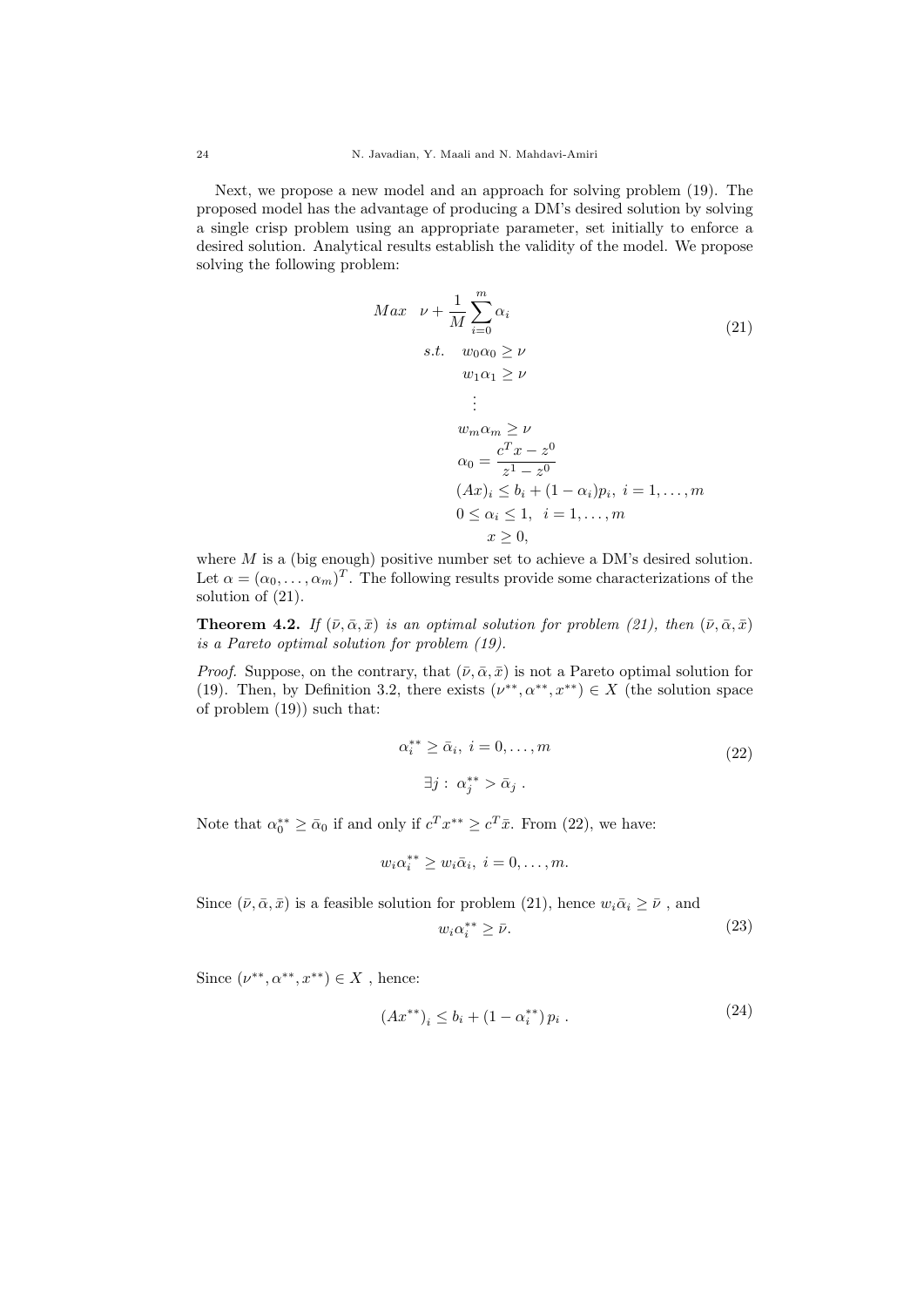From (23) and (24), we see that  $(\bar{\nu}, \alpha^{**}, x^{**})$  is a feasible solution for problem  $(21)$ , and from  $(22)$  we have:

$$
\sum_{i=0}^{m} \alpha_i^{**} > \sum_{i=0}^{m} \bar{\alpha}_i \Rightarrow \bar{\nu} + \frac{1}{M} \sum_{i=0}^{m} \alpha_i^{**} > \bar{\nu} + \frac{1}{M} \sum_{i=0}^{m} \bar{\alpha}_i.
$$
 (25)

This implies that  $(\bar{\nu}, \alpha^{**}, x^{**})$  is a better solution than the optimal solution  $(\bar{\nu}, \bar{\alpha}, \bar{x})$ for problem  $(21)$ , which is a contradiction.

**Lemma 4.3.** If  $(\nu^*, \alpha^*, x^*)$  is an optimal solution for the two-phase problems (17) and (18) and  $(\bar{\nu}, \bar{\alpha}, \bar{x})$  is an optimal solution for problem (21) then we have: (*i*)  $v^* = min_{i=0,...,m} \ \{\alpha_i^*\}.$ (*ii*)  $\bar{v} = min_{i=0,...,m} \{w_i \bar{\alpha}_i\}$ .

*Proof.* (i) From the constraints in (17) and (18) respectively, we have  $\mu_i(x') \geq \nu^*$ and  $\alpha_i^* \geq \mu_i(x')$ , where x' is the optimal solution of (17). Thus,  $\alpha_i^* \geq \nu^*$  and hence,

$$
\nu^* \leq Min_{i=0,\dots,m} \{\alpha_i^*\}.
$$
 (a)

By (18),  $\mu_i(x^*) \geq Min_{i=0,\dots,m} {\alpha_i^*}$  and hence it is easily seen that the point  $(Min_{i=0,\dots,m}\{\alpha_i^*\}, x^*)$  is a feasible solution for problem (17). Since  $\nu^*$  is an optimal value for problem (17) hence

$$
\nu^* \geq Min_{i=0,\dots,m} \{\alpha_i^*\}.
$$
 (b)

We conclude that

$$
\nu^* = Min_{i=0,\dots,m} \{ \alpha_i^* \}.
$$
  
(ii) From the constraints in (21) we have  $w_i \bar{\alpha}_i \geq \bar{\nu}$  and hence,

$$
\bar{\nu} \leq Min_{i=0,\dots,m} \{w_i \bar{\alpha}_i\}.
$$
 (c)

It is easily seen that the point  $(Min_{i=0,\dots,m}\{w_i\bar{\alpha}_i\}, \bar{\alpha}, \bar{x})$  is a feasible solution for problem (21). Since  $(\bar{\nu}, \bar{\alpha}, \bar{x})$  is optimal for problem (21), we must have

$$
\bar{\nu} + \frac{1}{M} \sum_{i=0}^{m} \bar{\alpha}_i \ge Min\{w_i \bar{\alpha}_i\} + \frac{1}{M} \sum_{i=0}^{m} \bar{\alpha}_i ,
$$

which implies:

$$
\bar{\nu} \geq Min_{i=0,\dots,m} \{w_i \bar{\alpha}_i\}.
$$
 (d)

Hence:

$$
\bar{\nu} = Min_{i=0,\dots,m} \{w_i \bar{\alpha}_i\}.
$$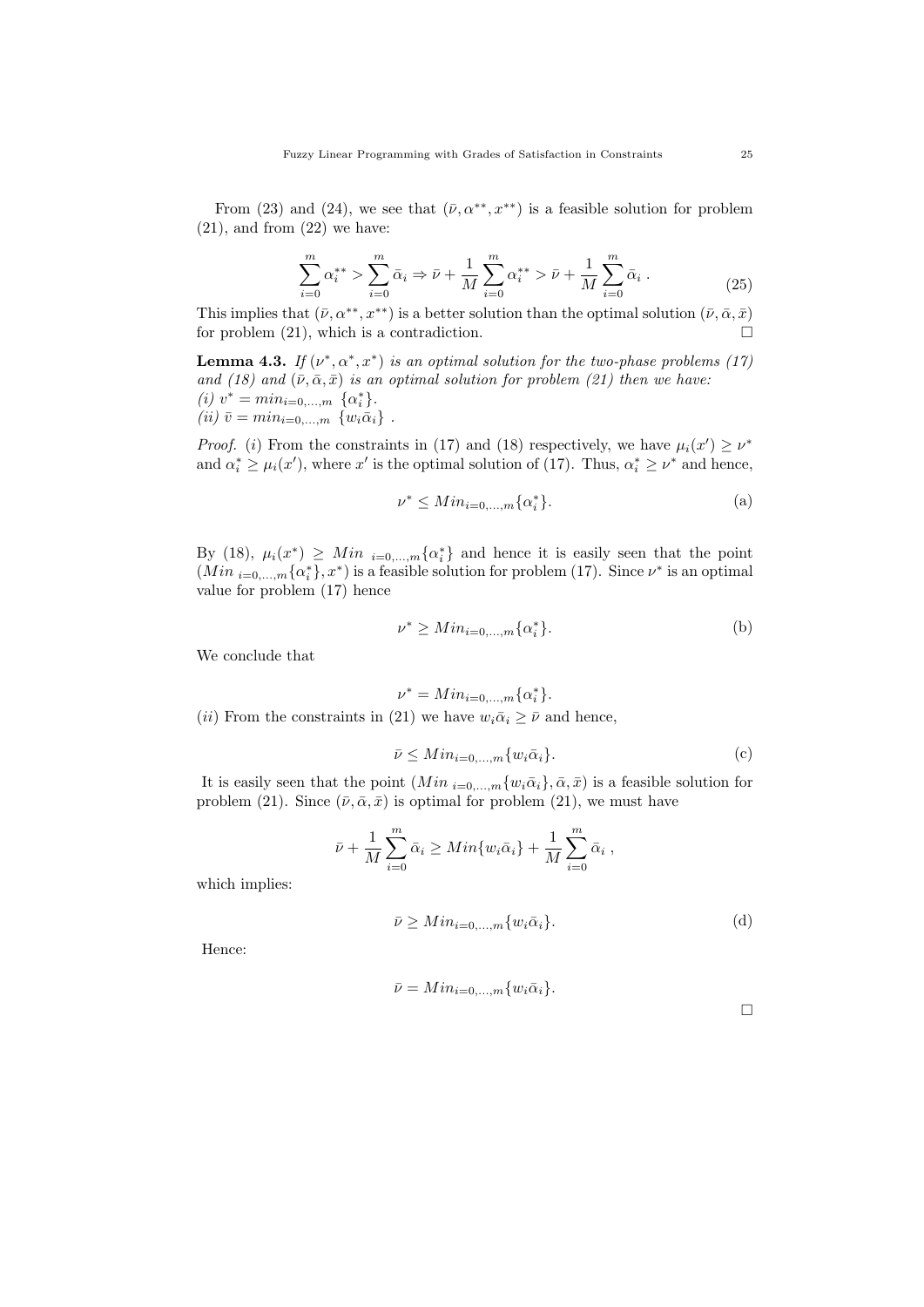**Lemma 4.4.** If  $(\nu^*, x^*)$  is an optimal solution for (17) and  $(\bar{\nu}, \bar{\alpha}, \bar{x})$  is an optimal solution for (21) with  $w_i = 1, i = 0, ..., m$ , then  $\nu^* \ge \bar{\nu}$ .

Proof. The constraints of (21) imply:

$$
\bar{\alpha}_i \ge \bar{\nu}, \ i = 0, \dots, m,
$$
\n<sup>(26)</sup>

and

$$
(A\bar{x})_i \le b_i + (1 - \bar{\alpha}_i)p_i, \ i = 1, \dots, m.
$$
 (27)

From (27) we deduce that,

$$
(1 - \bar{\alpha}_i)p_i \ge (A\bar{x})_i - b_i \Rightarrow \bar{\alpha}_i \le 1 - \frac{(A\bar{x})_i - b_i}{p_i}.
$$
\n(28)

Now, by (28) and the definition of  $\mu_i(x)$ , we have

$$
\bar{\alpha}_i \le \mu_i(\bar{x}), \ i = 0, \dots, m. \tag{29}
$$

By Lemma 4.3,  $\bar{\nu} = Min_{i=0,\dots,m} {\bar{\alpha}_i}$ , and thus  $\bar{\nu} \geq 0$ . Now, by (26) and (29) and the fact that  $\mu_i(x) \leq 1$ , we can write,

$$
0 \le \bar{\nu} \le \mu_i(\bar{x}) \le 1, \ i = 0, \dots, m. \tag{30}
$$

Hence  $(\bar{\nu}, \bar{x})$  is a feasible point for (17). Since  $(\nu^*, x^*)$  is an optimal solution for (17), then we must have  $v^* \geq \bar{\nu}$ .  $* \geq \bar{\nu}$ .

**Lemma 4.5.** If  $(\nu^*, \alpha^*, x^*)$  is an optimal solution for the two-phase problems (17) and (18) then  $(\nu^*, \alpha^*, x^*)$  is feasible for (21) with  $w_i = 1, i = 0, \ldots, m$ .

Proof. By the constraints of (18) we have,

$$
\alpha_i^* \ge \mu_i(x') , i = 0, \ldots, m,
$$

where  $x'$  is optimal for (17). By the constraints of (17) we have,

$$
\mu_i(x') \geq \nu^*
$$

Hence,

$$
\alpha_i^* \ge \nu^*, \ i = 0, \dots, m. \tag{31}
$$

Also, it follows from  $\alpha_i^* \leq \mu_i(x^*)$ ,  $i = 0, \ldots, m$ , in (18) that

$$
\alpha_i^* \le \mu_i(x^*) \Rightarrow \alpha_i^* \le 1 - \frac{(Ax^*)_i - b_i}{p_i}, \ 0 \le \alpha_i^* \le 1, \ i = 1, \dots, m \tag{32}
$$

$$
\Rightarrow (Ax^*)_i \le b_i + (1 - \alpha_i^*) p_i.
$$

.

From (31) and (32) we conclude that  $(\nu^*, \alpha^*, x^*)$  is feasible for (21) with  $w_i =$  $1, i = 0, \ldots, m.$ 

**Theorem 4.6.** If  $(\nu^*, \alpha^*, x^*)$  is an optimal solution for the two-phase problems  $\sum_{i=0}^{m} \bar{\alpha}_i \geq \sum_{i=0}^{m} \alpha_i^*$ . (ii) If M is large enough then  $\nu^* = \bar{\nu}$ . and  $(\bar{\nu}, \bar{\alpha}, \bar{x})$  is an optimal solution for (21) with  $w_i = 1, i = 0, \ldots, m$ , then (i)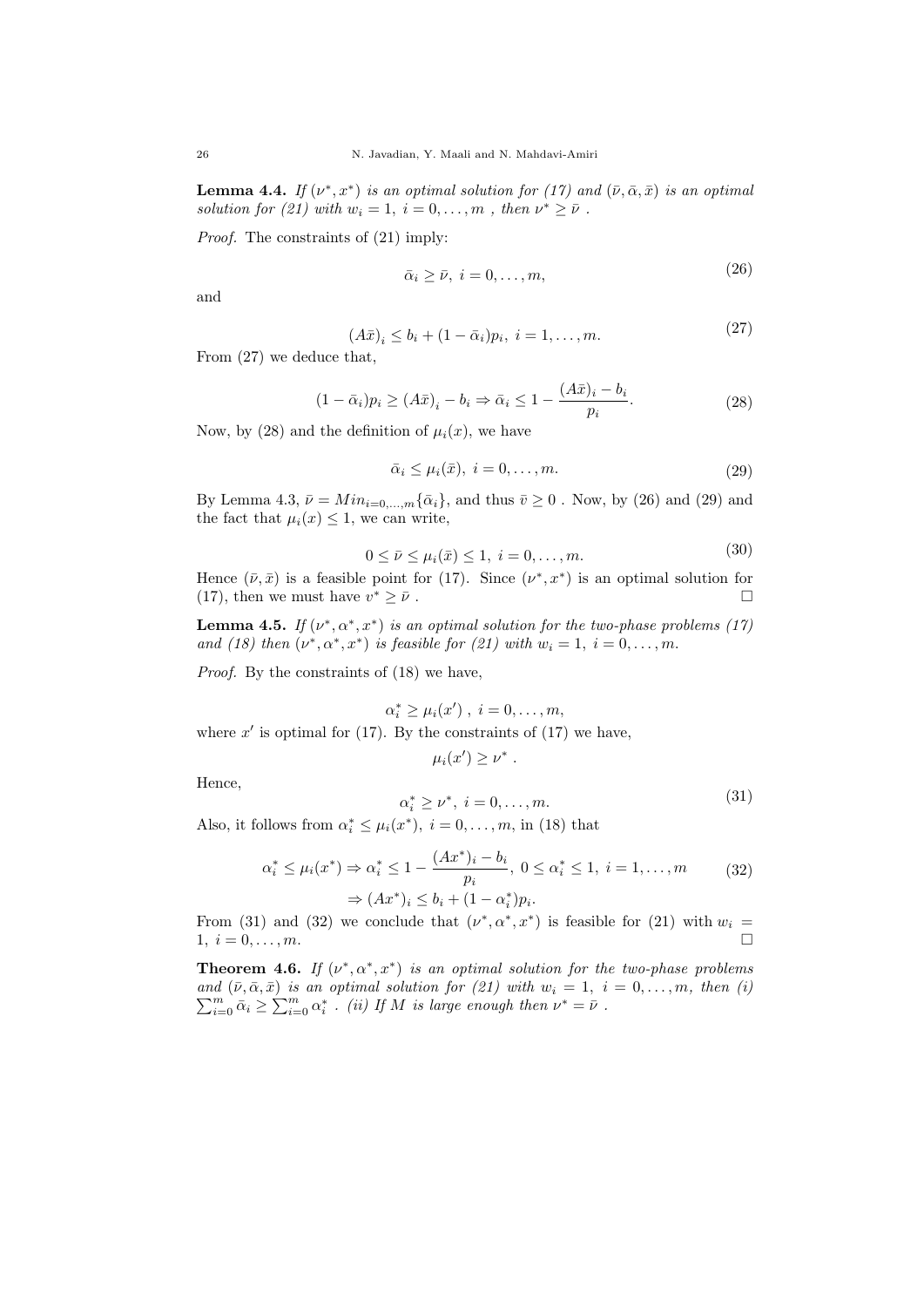*Proof.* (i) By Lemma 4.5,  $(\nu^*, \alpha^*, x^*)$  is feasible for (21) and hence

$$
\alpha_i^* \ge \nu^*, \ i = 0, \dots, m,\tag{33}
$$

and

$$
(Ax^*)_i \le b_i + (1 - \alpha_i^*)p_i, \ i = 1, \dots, m. \tag{34}
$$

By Lemma 4.4,  $\nu^* \geq \bar{\nu}$ . Using this fact and (33), we can write,

$$
\alpha_i^* \ge \bar{\nu}, \ i = 0, \dots, m. \tag{35}
$$

From (34) and (35) we conclude that  $(\bar{\nu}, \alpha^*, x^*)$  is feasible for (21). But, since  $(\bar{\nu}, \bar{\alpha}, \bar{x})$  is optimal, hence,

$$
\bar{\nu} + \frac{1}{M} \sum_{i=0}^{m} \bar{\alpha}_i \ge \bar{\nu} + \frac{1}{M} \sum_{i=0}^{m} \alpha_i^* \Rightarrow \sum_{i=0}^{m} \bar{\alpha}_i \ge \sum_{i=0}^{m} \alpha_i^*.
$$
 (36)

(*ii*) Assume, on the contrary, that  $\nu^* \neq \bar{\nu}$ . By Lemma 4.4, we have  $\nu^* \geq \bar{\nu}$ . Let

$$
\nu^* - \bar{\nu} = p. \tag{37}
$$

Now, for large enough  $M$ , we have,

$$
\frac{\sum_{i=0}^{m} \bar{\alpha}_i - \sum_{i=0}^{m} \alpha_i^*}{M} < p = \nu^* - \bar{\nu},\tag{38}
$$

implying that,

$$
\nu^* + \frac{1}{M} \sum_{i=0}^m \alpha_i^* > \bar{\nu} + \frac{1}{M} \sum_{i=0}^m \bar{\alpha}_i . \tag{39}
$$

By Lemma 4.5,  $(\nu^*, \alpha^*, x^*)$  is feasible for (21). Thus,  $(\nu^*, \alpha^*, x^*)$  is a better solution for (21) than  $(\bar{\nu}, \bar{\alpha}, \bar{x})$ , which is a contradiction.

Remark 4.7. Corresponding results can also be stated for the optimal solutions  $(\nu^{**}, \alpha^{**}, x^{**})$  and  $(\bar{\nu}, \bar{\alpha}, \bar{x})$  of (20) and (21), respectively, with a common set of weights.

- (*i*)  $\sum_{i=0}^{m} \bar{\alpha}_i \ge \sum_{i=0}^{m} \alpha_i^{**}$ .
- (*ii*) If M is large enough then  $\nu^{**} = \bar{\nu}$ .

We have seen in Theorem 4.2 that for any value of  $M$ , an optimal solution for (21) is a Pareto optimal solution for (19). Also, by Theorem 4.6, we know that if  $(\bar{\nu}, \bar{\alpha}, \bar{x})$  is optimal for (21) with  $w_i = 1, i = 0, ..., m$ , and  $(\nu^*, \alpha^*, x^*)$  is optimal for the two-phase problem, then  $\sum_{i=0}^{m} \bar{\alpha}_i \geq \sum_{i=0}^{m} \alpha_i^*$ . Moreover, for large enough M, the difference between  $\nu^*$  and  $\bar{\nu}$  goes to zero. We now establish a result relating the value of M to the gap between  $\nu^*$  and  $\bar{\nu}$ .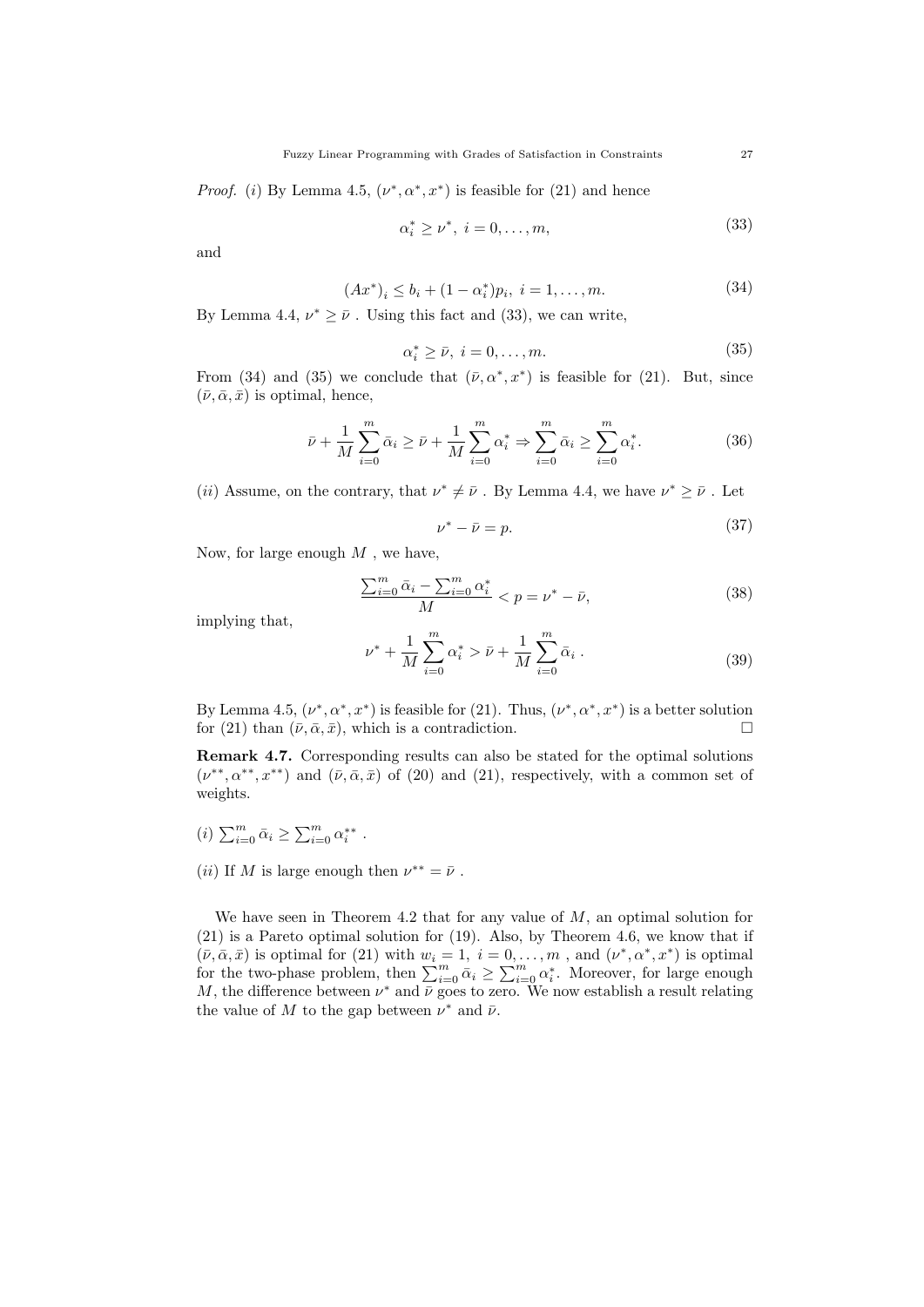**Theorem 4.8.** Suppose  $(\bar{\nu}, \bar{\alpha}, \bar{x})$  is an optimal solution for problem (21) with  $w_i =$ 1,  $i = 0, \ldots, m$ , and  $(\nu^*, \alpha^*, x^*)$  is an optimal solution obtained from the twophase method. If  $M \ge \frac{m-\epsilon}{\epsilon}$ , then  $\nu^* - \bar{\nu} < \epsilon$ .

*Proof.* Suppose, on the contrary, that  $\nu^* - \bar{\nu} \geq \epsilon$ . By Lemma 4.4,  $\nu^* \geq \bar{\nu}$ ). The difference of the objective function of (21) for  $(\bar{\nu}, \bar{\alpha})$  and  $(\nu^*, \alpha^*)$  is:

$$
D = [\bar{\nu} + \frac{1}{M} \sum_{i=0}^{m} \bar{\alpha}_{i}] - [\nu^{*} + \frac{1}{M} \sum_{i=0}^{m} \alpha_{i}^{*}] =
$$
  

$$
\bar{\nu} - \nu^{*} + \frac{1}{M} [\sum_{i=0}^{m} \bar{\alpha}_{i} - \sum_{i=0}^{m} \alpha_{i}^{*}].
$$
 (40)

Letting  $\alpha_j^* = Min_{i=0,\dots,m} {\alpha_i^*}$  and  $\bar{\alpha}_k = Min_{i=0,\dots,m} {\bar{\alpha}_i}$ , we have

$$
D = \bar{\nu} - \nu^* + \frac{1}{M} [(\bar{\alpha}_k - \alpha_j^*) + \left( \sum_{i=0, i \neq k}^m \bar{\alpha}_i - \sum_{i=0, i \neq j}^m \alpha_i^* \right)]
$$
(41)

Hence by Lemma 4.3,

$$
D = \bar{\nu} - \nu^* + \frac{1}{M} [(\bar{\nu} - \nu^*) + \left( \sum_{i=0, i \neq k}^{m} \bar{\alpha}_i - \sum_{i=0, i \neq j}^{m} \alpha_i^* \right)] \tag{42}
$$

Now,  $0 \le \bar{\alpha}_i \le 1$ ,  $0 \le \alpha_i^*$ ,  $i = 0, 1, \ldots, m$ , and  $\nu^* - \bar{\nu} \ge \epsilon$ . Therefore,

$$
D \le -\epsilon + \frac{1}{M}[-\epsilon + m].\tag{43}
$$

Since, according to the assumption,  $M \geq \frac{m-\epsilon}{\epsilon}$ , hence

$$
D \le -\epsilon + \frac{1}{M}[-\epsilon + m] < -\epsilon + \frac{1}{\frac{m-\epsilon}{\epsilon}}[-\epsilon + m] = 0.
$$

By Lemma 4.5,  $(\nu^*, \alpha^*, x^*)$  is feasible for (21) and hence, from  $D < 0$ , we conclude that  $(\nu^*, \alpha^*, x^*)$  is a better solution for (21) than the optimal solution  $(\bar{\nu}, \bar{\alpha}, \bar{x})$ , which is a contradiction.  $\Box$ 

**Remark 4.9.** To obtain (43), we used  $-\epsilon = (\bar{\nu} - \nu^*)$  and considered the maximal value of  $\sum_{i=0, i\neq k}^{m} \bar{\alpha}_i - \sum_{i=0, i\neq j}^{m} \alpha_i^*$  as m. Since  $Min \alpha_i^* = \nu^*$ ,  $i = 0, \ldots, m$ , hence we can use  $m(1-\nu^*)$  as the maximal value of  $\sum_{i=0,i\neq k}^m \bar{\alpha}_i - \sum_{i=0,i\neq j}^m \alpha_i^*$  and the condition for  $M$  in Theorem 4.8 can also be stated more tightly as:

$$
M > \frac{m - \epsilon - m\nu^*}{\epsilon}.\tag{44}
$$

**Theorem 4.10.** If  $(\nu^{**}, \alpha^{**}, x^{**})$  and  $(\bar{\nu}, \bar{\alpha}, \bar{x})$  are respectively optimal solutions of (20) and (21) with a common set of weights and  $M > \frac{m+1}{\epsilon}$ , then  $\nu^{**} - \bar{\nu} < \epsilon$ .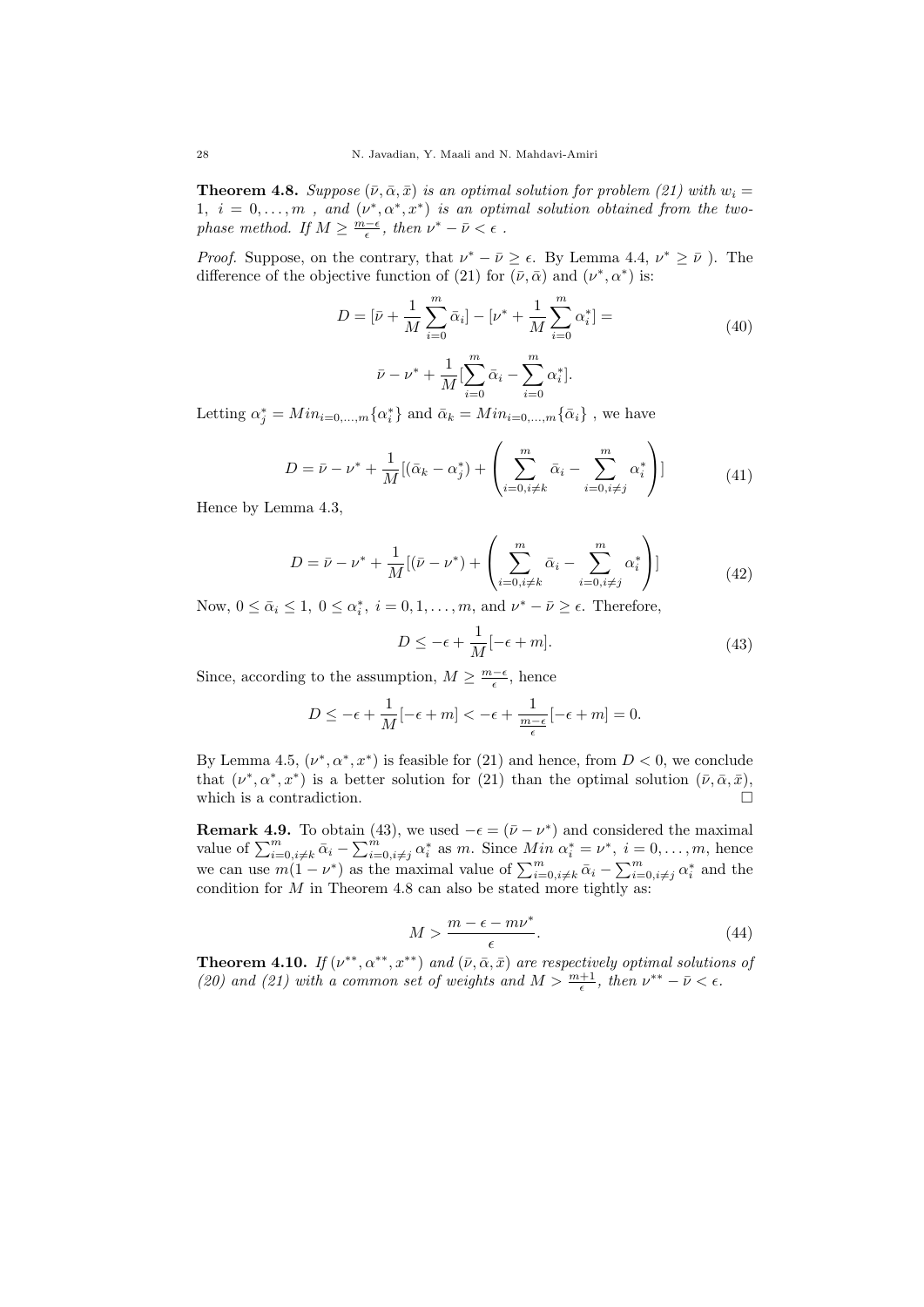*Proof.* The two optimal solutions are feasible for both the problems  $(20)$  and  $(21)$ , since they have the same feasible space. Thus,  $\nu^{**} \geq \bar{\nu}$ . If, contrary to the statement of the theorem, we have  $\nu^{**} - \bar{\nu} \geq \epsilon$ , then,

$$
D = \left\{ \left[ \bar{\nu} + \frac{1}{M} \sum_{i=0}^{m} \bar{\alpha}_i \right] - \left[ \nu^{**} + \frac{1}{M} \sum_{i=0}^{m} \alpha_i^{**} \right] \right\} \le -\epsilon + \frac{1}{M} Max \left[ \sum_{i=0}^{m} \bar{\alpha}_i - \sum_{i=0}^{m} \alpha_i^{**} \right].
$$
\n(45)

Since  $\bar{\alpha}_i \leq 1, 0 \leq \alpha_i^{**}, i = 0, \ldots, m$ , hence we can use  $m+1$  as the maximal value of  $\sum_{i=0}^{m} \bar{\alpha}_i - \sum_{i=0}^{m} \alpha_i^{**}$  . Thus, we have,

$$
D \le -\epsilon + \frac{1}{M}[m+1].\tag{46}
$$

Since, according to the assumption,  $M > \frac{m+1}{\epsilon}$ , hence we have  $D < 0$  and this contradicts the optimality of  $(\bar{\nu}, \bar{\alpha}, \bar{x})$  for problem (21).

**Remark 4.11.** To obtain (46), we considered the maximal value of  $\sum_{i=0}^{m} \bar{\alpha}_i$  –  $\sum_{i=0}^{m} \alpha_i^{**}$  as  $m+1$ . Since  $\alpha_i^{**} \ge \frac{\nu^{**}}{w_i}$  $\frac{\omega^{**}}{w_i}, i = 0, \ldots, m$ , hence we can use  $m + 1$  $\nu^{**}\sum_{i=0}^m\frac{1}{w_i}$  as the maximal value of  $\sum_{i=0}^m\bar{\alpha}_i - \sum_{i=0}^m\alpha_i^{**}$  and the condition for M in Theorem 4.10 can also be stated more tightly as:

$$
M > \frac{m + 1 - \nu^{**} \sum_{i=0}^{m} \frac{1}{w_i}}{\epsilon}.
$$
 (47)

Theorem 4.10 assures the achievement of a near optimal solution  $(\bar{\nu}, \bar{\alpha}, \bar{x})$  for (20) instead of the exact optimal solution  $(\nu^{**}, \alpha^{**}, x^{**})$ , if we solve problem (21) using  $M > \frac{m+1}{\epsilon}$  or  $M > \frac{m+1-\nu^{**}\sum_{i=0}^m \frac{1}{w_i}}{\epsilon}$  according to the difference  $\epsilon$ , between  $\nu^{**}$  and  $\bar{\nu}$  acceptable to the DM.

Thus, the following simple algorithm is proposed.

Algorithm 1: Solution of problem (21) using an initial tolerance. Step 0: Choose a value for  $\epsilon$ . Step 1: Let

$$
M = \frac{m+1}{\epsilon} + 1.
$$

Step 2: Solve problem (21).

Algorithm 1 can be generalized to interact with the DM and obtain various approximate solutions of (1) with various values of  $\epsilon$ .

Algorithm 2: Interactive algorithm for solution of (21). Step 0: Get an initial value  $\epsilon$  from the DM.

Step 1: Solve problem (20) and obtain  $\nu^{**}$ .

Step 2: Solve problem (21) and obtain  $\bar{\nu}$ .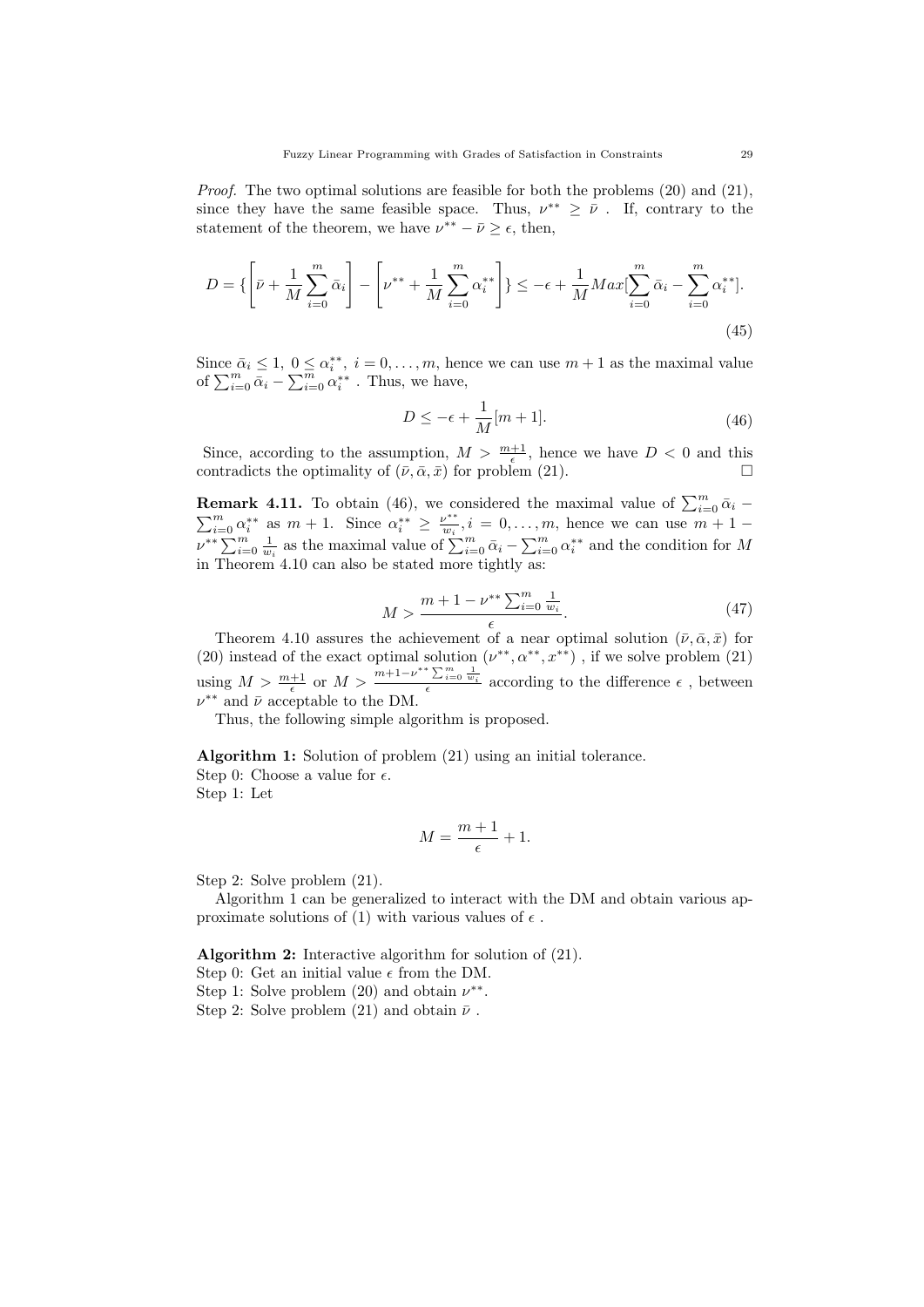Step 3: If  $(\bar{\nu} = \nu^{**} \text{ or } DM \text{ accepts } \bar{\nu})$  then stop. Step 4: Let

$$
\epsilon = \nu^{**} - \bar{\nu}.
$$

Step 5: If DM does not accept  $\epsilon$  then get a new  $\epsilon$ . Step 6: Let

$$
M = \frac{m+1}{\epsilon} + 1 \quad \text{(or } M = \frac{m+1 - \nu^{**} \sum_{i=0}^{m} \frac{1}{w_i}}{\epsilon} + 1\text{)}.
$$

Go to Step 2.

By Remark 4.9, we can modify Algorithm 2 to construct an interactive algorithm for solving problem  $(21)$  with weights equal to 1 using an M value specified by  $(44)$ . The corresponding algorithm is as follows.

Algorithm 3: Interactive algorithm for solution of (21) with weights equal to 1.

Step 0: Get an initial value  $\epsilon$  from the DM. Step 1: Solve problem (17) and obtain  $\nu^*$ . Step 2: Solve problem (21) and obtain  $\bar{\nu}$ . Step 3: If ( $\bar{\nu} = \nu^*$  or DM accepts  $\bar{\nu}$ ) then stop. Step 4: Let

$$
\epsilon=\nu^*-\bar{\nu}.
$$

Step 5: If DM does not accept  $\epsilon$  then get a new  $\epsilon$  . Step 6: Let

$$
M = \frac{m - \epsilon}{\epsilon} + 1 \quad \text{(or } M = \frac{m - \epsilon - m\nu^*}{\epsilon} + 1\text{)}.
$$

Go to Step 2.

### 5. A Numerical Example

Consider the following fuzzy linear programming problem with imprecise resources as given in [6]:

$$
Max \t z(x) = 4x_1 + 5x_2 + 9x_3 + 11x_4 \t (48)
$$
  
s.t.  $g_1(x) = x_1 + x_2 + x_3 + x_4 \le 15$   
 $g_2(x) = 7x_1 + 5x_2 + 3x_3 + 2x_4 \le 80$   
 $g_3(x) = 3x_1 + 4.4x_2 + 10x_3 + 15x_4 \le 100$   
 $x_1, x_2, x_3. x_4 \ge 0.$  (48)

As in [6], assume that tolerances are  $p_1 = 5$ ,  $p_2 = 40$ ,  $p_3 = 30$ .

If we set the corresponding problems (3) and (4) for this problem, we obtain  $z^0 = 99.28571$  and  $z^1 = 130$ . The results obtained for this problem with the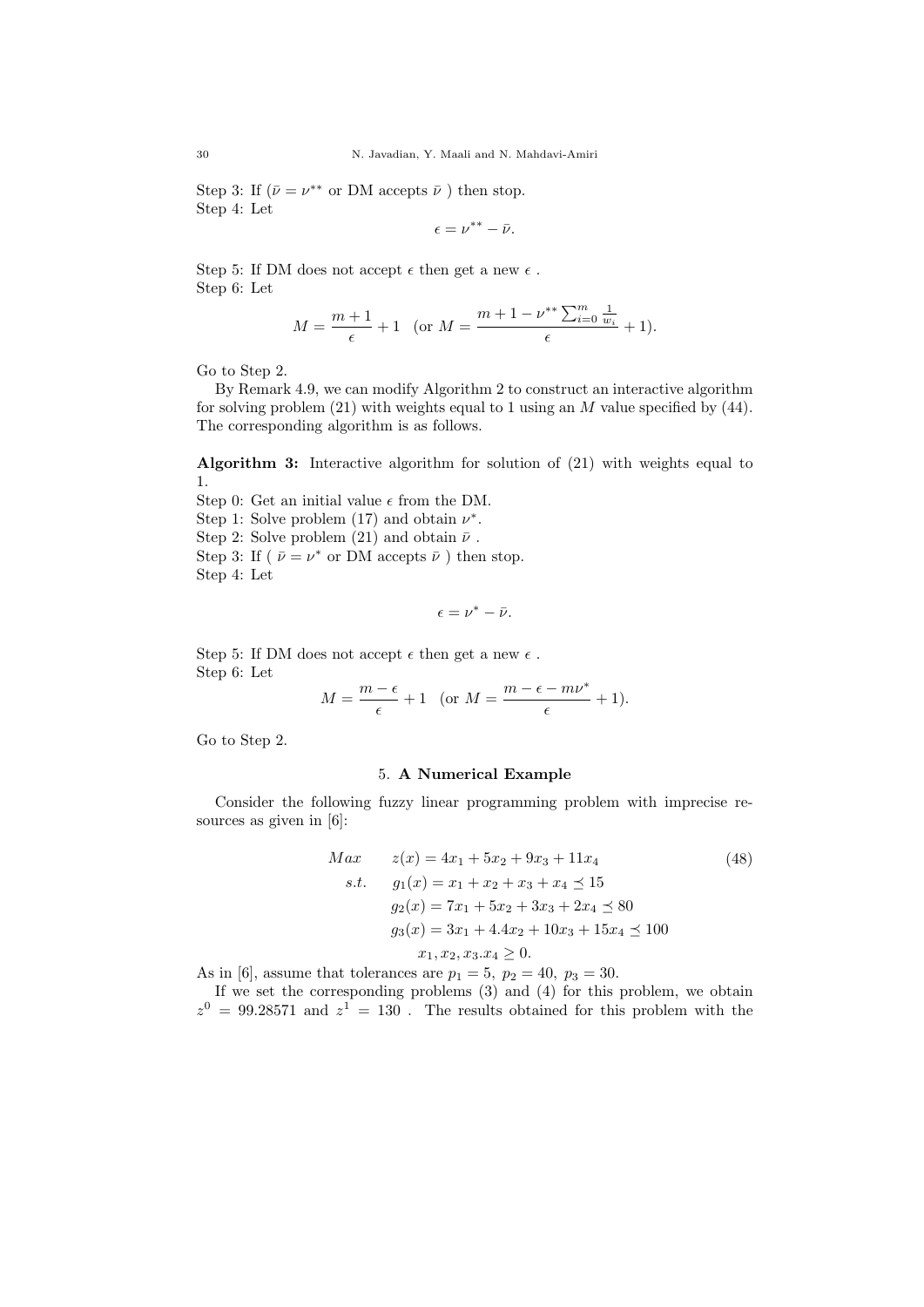two-phase approach are:  $x^* = (4.048, 5.65, 7.79, 0)^T, \alpha_0^* = \alpha_1^* = \alpha_3^* = 0.5$ ,  $\alpha_2^* = 1$ and so we have  $\nu^* = 0.5$  as reported in [6].

Our model is:

$$
Max \t\nu + \frac{1}{M} \sum_{i=0}^{3} \alpha_{i}
$$
  
s.t.  $w_{0}\alpha_{0} \ge \nu$   
 $w_{1}\alpha_{1} \ge \nu$   
 $w_{2}\alpha_{2} \ge \nu$   
 $w_{3}\alpha_{3} \ge \nu$   
 $\alpha_{0} = \frac{4x_{1} + 5x_{2} + 9x_{3} + 11x_{4} - 99.28571}{30.7143}$   
 $x_{1} + x_{2} + x_{3} + x_{4} + 5\alpha_{1} \le 20$   
 $7x_{1} + 5x_{2} + 3x_{3} + 2x_{4} + 40\alpha_{2} \le 120$   
 $3x_{1} + 4.4x_{2} + 10x_{3} + 15x_{4} + 30\alpha_{3} \le 130$   
 $x_{1}, x_{2}, x_{3}, x_{4}, \nu \ge 0$   
 $0 \le \alpha_{i} \le 1, i = 0, 1, 2, 3.$ 

Set  $\epsilon = 0.1$ . Then the value of M should be bigger than  $\frac{3-0.1}{0.1} = 29$ . Using weights equal to 1 and  $M = 30$  in Algorithm 1, the optimal solution, obtained by use of Matlab v 7.2.0.232 on a Pentium II PC with a 512 mb RAM, is:  $\bar{\alpha}_0 = \bar{\alpha}_1 = \bar{\alpha}_3 =$ 0.5,  $\bar{\alpha}h\alpha_2 = 1$ ,  $\bar{\nu} = 0.5$ ,  $\bar{x} = (4.1, 5.58, 7.8, 0)^T$  and  $z(\bar{x}) = 114.5$  We realize that the satisfaction levels (also optimal solution of (48)) obtained by our method are the same as the ones obtained by the two-phase method reported in [6]. We tried other weights and obtained the following solutions:

$$
w = (\frac{1}{5}, \frac{1}{2}, \frac{1}{2}, 1), \ \bar{x} = (2.55, 7.3, 8.53, 0)^T
$$
  

$$
\bar{\alpha}_0 = 0.8, \ \bar{\alpha}_1 = 0.32, \ \bar{\alpha}_2 = 1, \ \bar{\alpha}_3 = 0.16, \ z(\bar{x}) = 123.5
$$

$$
w = \left(\frac{1}{6}, \frac{1}{2}, \frac{1}{3}, \frac{1}{3}\right), \ \bar{x} = \left(0, 11.98, 6.69, 0\right)^{T}
$$

$$
\bar{\alpha}_0 = 0.69, \ \bar{\alpha}_1 = 0.26, \ \bar{\alpha}_2 = 1, \ \bar{\alpha}_3 = 0.34, \ z(\bar{x}) = 120.1
$$

$$
w = \left(\frac{1}{6}, \frac{1}{2}, \frac{1}{2}, \frac{1}{4}\right), \ \bar{x} = \left(0, 12.17, 6.39, 0\right)^{T}
$$

$$
\bar{\alpha}_0 = 0.63, \ \bar{\alpha}_1 = 0.29, \ \bar{\alpha}_2 = 1, \ \bar{\alpha}_3 = 0.42, \ z(\bar{x}) = 118.36.
$$

The above results show that higher/lower objective values can be achieved by admitting lower/higher levels of preference for the constraints. This feature can be used effectively to the DM's satisfaction.

We also tried other values of  $\epsilon$  and weights for problem (48). The set of weights considered are listed in Table 1. Table 2 shows the  $M$  values using the formula  $M = \frac{m+1}{\epsilon} + 1$ , for various values of  $\epsilon$ , and the M values using the formula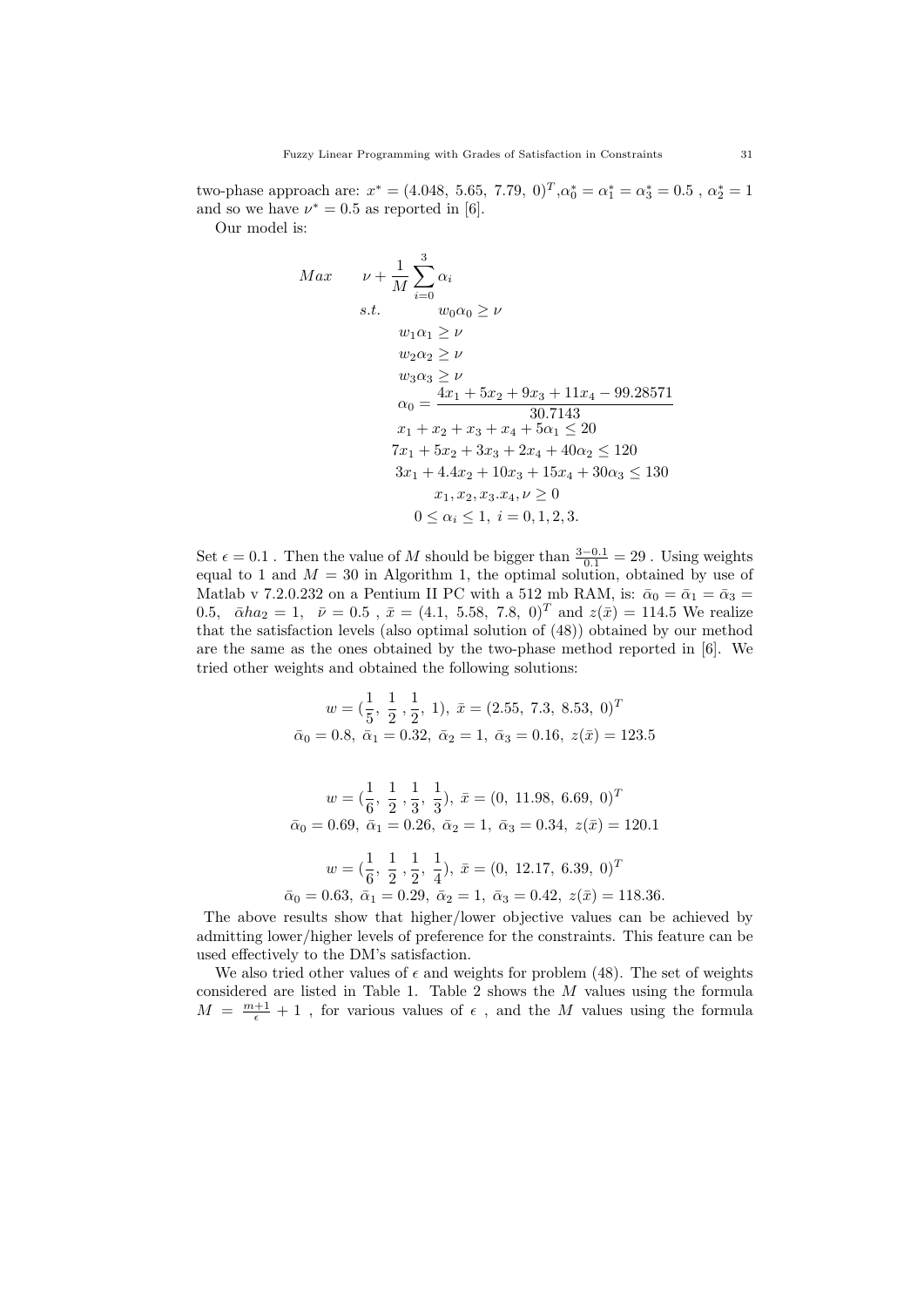$M = \frac{m+1-\nu^{**}\sum_{i=0}^m\frac{1}{w_i}}{\epsilon}+1$  for each  $\epsilon$ , are given in Table 3. In Table 3, the row number *i* corresponds to the weight, as listed in Table 1, and the value on top of each column corresponds to the value of  $\epsilon$  .

|    | $(w_0, w_1, w_2, w_3)$  |
|----|-------------------------|
| 1  | (1, 1, 1, 1)            |
| 2  | (1, 0.5, 0.5, 0.5)      |
| 3  | (1, 0.25, 0.5, 0.25)    |
| 4  | (0.5, 0.25, 0.25, 1)    |
| 5  | (0.5, 0.25, 0.25, 0.5)  |
| 6  | (0.75, 0.75, 0.25, 0.5) |
| 7  | (0.75, 0.5, 0.25, 0.5)  |
| 8  | (0.25, 0.25, 0.25, 0.5) |
| 9  | (0.75, 0.5, 0.75, 0.5)  |
| 10 | (0.5, 0.75, 0.75, 0.75) |

Table 1: Weights for problem (48).

|  |  |  |  | <i>M</i>   5   5.44   6   6.71   7.66   9   11   14.33   21   41 |  |
|--|--|--|--|------------------------------------------------------------------|--|

Table 2: The M values using the formula  $M = \frac{m+1}{\epsilon} + 1$  corresponding to various  $\epsilon$ .

| $i\bar{\setminus}$<br>$\epsilon$ | 0.1  | $0.2\,$  | 0.3  | 0.4  | 0.5  | 0.6  | 0.7  | 0.8  | 0.9   |       |
|----------------------------------|------|----------|------|------|------|------|------|------|-------|-------|
| $\mathbf{1}$                     | 3    | $3.22\,$ | 3.5  | 3.86 | 4.33 | 5    | 6    | 7.67 | 11    | 21    |
| $\overline{2}$                   | 2.67 | 2.85     | 3.08 | 3.38 | 3.77 | 4.33 | 5.17 | 6.55 | 9.33  | 17.67 |
| 3                                | 2.8  | 3        | 3.25 | 3.57 | 4    | 4.6  | 5.5  | 7    | 10    | 19    |
| 4                                | 2.25 | 2.39     | 2.56 | 2.78 | 3.08 | 3.5  | 4.12 | 5.17 | 7.25  | 13.5  |
| 5                                | 2.39 | 2.55     | 2.74 | 2.99 | 3.32 | 3.79 | 4.48 | 5.65 | 7.97  | 14.94 |
| 6                                | 2.83 | 3.04     | 3.29 | 3.62 | 4.05 | 4.67 | 5.58 | 7.11 | 10.17 | 19.33 |
| 7                                | 2.67 | 2.85     | 3.08 | 3.38 | 3.77 | 4.33 | 5.17 | 6.55 | 9.33  | 17.67 |
| 8                                | 2.88 | 3.09     | 3.35 | 3.69 | 4.13 | 4.76 | 5.7  | 7.27 | 10.4  | 19.8  |
| 9                                | 3    | 3.22     | 3.5  | 3.86 | 4.33 | 5    | 6    | 7.67 | 11    | 21    |
| 10                               | 3.2  | 3.44     | 3.75 | 4.14 | 4.67 | 5.4  | 6.5  | 8.33 | 12    | 23    |

Table 3: The M values using the formula  $M = \frac{m+1-\nu^{**}\sum_{i=0}^{m}\frac{1}{w_i}}{\epsilon} + 1$  corresponding to various  $\epsilon$  and weights.

Table 4 shows the difference  $\nu^{**} - \bar{\nu}$  for various values of  $\epsilon$ . Each row *i* corresponds to the weight given in the ith row of Table 1. The first line of the ith row corresponds to M values as given in Table 2, and the second row corresponds to the M values given in Table 3. The results in Table 4 show that, regardless of how we choose  $M$ , the computed solution is always better than desired, that is, the computed value of  $\nu^{**} - \bar{\nu}$  is much less than  $\epsilon$ , the specified desired value by the DM. Moreover, when  $\epsilon$  is taken small enough, then  $\nu^{**} - \bar{\nu} = 0$ , i.e. we obtain the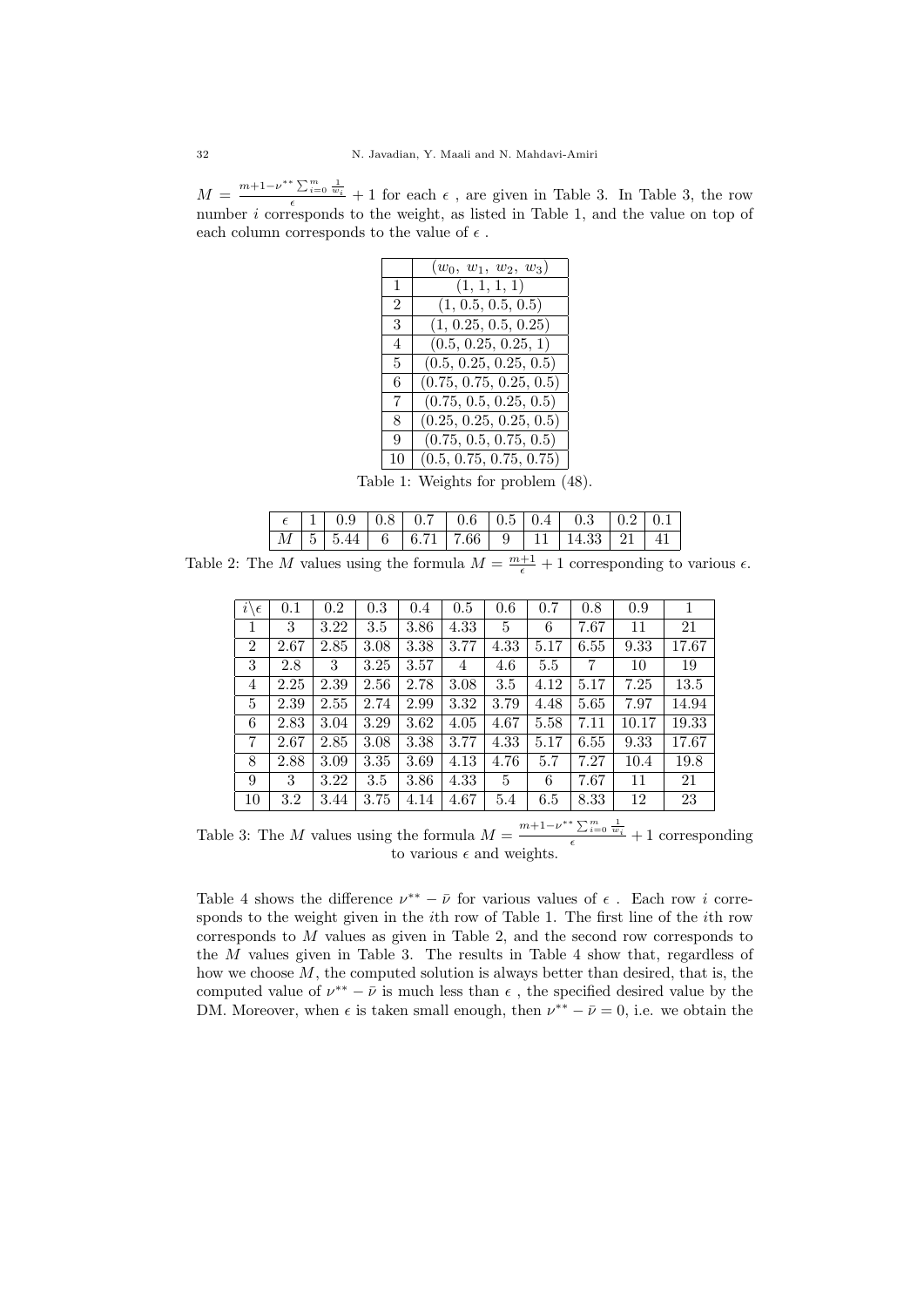exact solution. We realize that in this case, the solution obtained  $(\bar{x}, \bar{\alpha})$  is a Pareto optimal solution (according to Theorem 4.2), while if model (20) corresponding to problem (48) were to be solved, there would be no guarantee for  $(x^{**}, \alpha^{**})$  to be Pareto optimal.

| $i\setminus$<br>$\epsilon$ | 1        | .9       | .8       | .7       | $.6\,$         | .5       | $\cdot$ 4 | $.3\,$         | .2       | $\cdot$ 1 |
|----------------------------|----------|----------|----------|----------|----------------|----------|-----------|----------------|----------|-----------|
| 1                          | $\Omega$ | $\theta$ | $\theta$ | $\Omega$ | $\theta$       | $\theta$ | $\Omega$  | $\theta$       | $\Omega$ | $\Omega$  |
|                            | 0.089    | 0.089    | 0.089    | $\theta$ | $\theta$       | 0        | 0         | $\overline{0}$ | 0        | $\Omega$  |
| $\mathfrak{D}$             | $\Omega$ | $\Omega$ | 0        | $\Omega$ | $\theta$       | $\Omega$ | $\Omega$  | $\theta$       | $\Omega$ | 0         |
|                            | 0.042    | 0.042    | 0.042    | 0.042    | 0.042          | 0.042    | 0         | $\Omega$       | 0        | $\Omega$  |
| 3                          | 0.016    | 0.016    | 0.016    | 0.016    | $\theta$       | $\theta$ | $\theta$  | $\theta$       | $\Omega$ | $\Omega$  |
|                            | 0.016    | 0.016    | 0.016    | 0.016    | 0.016          | 0.016    | 0.016     | 0.016          | 0        | 0         |
| $\overline{4}$             | 0        | 0        | 0        | 0        | $\theta$       | 0        | 0         | $\Omega$       | $\Omega$ | 0         |
|                            | 0        | $\theta$ | $\theta$ | 0        | $\theta$       | $\theta$ | 0         | $\Omega$       | 0        | $\Omega$  |
| 5                          | 0.012    | 0.012    | 0.012    | 0.012    | $\theta$       | $\theta$ | $\Omega$  | $\theta$       | $\Omega$ | 0         |
|                            | 0.012    | 0.012    | 0.012    | 0.012    | 0.012          | 0.012    | 0.012     | 0.012          | 0        | 0         |
| 6                          | $\Omega$ | $\theta$ | 0        | $\theta$ | $\theta$       | 0        | $\Omega$  | $\Omega$       | $\Omega$ | 0         |
|                            | 0        | $\theta$ | $\theta$ | 0        | $\theta$       | $\theta$ | 0         | $\Omega$       | 0        | $\Omega$  |
| 7                          | $\Omega$ | $\Omega$ | $\theta$ | $\Omega$ | $\theta$       | $\Omega$ | $\Omega$  | $\theta$       | $\Omega$ | 0         |
|                            | 0        | 0        | $\theta$ | 0        | 0              | 0        | 0         | $\Omega$       | 0        | 0         |
| 8                          | 0.022    | 0.022    | 0.022    | 0.022    | 0.022          | 0.022    | 0.022     | $\theta$       | $\Omega$ | 0         |
|                            | 0.022    | 0.022    | 0.022    | 0.022    | 0.022          | 0.022    | 0.022     | 0.022          | 0.022    | 0         |
| 9                          | 0.044    | 0.044    | $\Omega$ | $\Omega$ | $\theta$       | $\theta$ | $\Omega$  | $\Omega$       | 0        | 0         |
|                            | 0.044    | 0.044    | 0.044    | 0.044    | 0.044          | 0.044    | 0         | $\Omega$       | 0        | $\Omega$  |
| 10                         | 0.062    | 0.062    | 0.062    | $\Omega$ | $\overline{0}$ | 0        | $\Omega$  | $\theta$       | 0        | 0         |
|                            | 0.062    | 0.062    | 0.062    | 0.062    | 0.062          | 0.062    | 0         | $\Omega$       | 0        |           |

Table 4: The value obtained for  $\nu^{**} - \bar{\nu}$  corresponding to various  $\epsilon$  and weights.

# 6. Conclusions

We have presented a new model and a new approach for solving a class of linear programming problems having fuzzy constraints. The new model, constructed as a multi-objective linear programming problem, provides flexibility for the decision maker (DM) by allowing desired distinct weight assignments to the constraints and the objective function. We presented a crisp problem, controlled by a parameter, to achieve a DM's desired solution. We proved several results to establish the validity of the proposed model. Computational results demonstrated that the computed solutions were often more satisfactory than desired by the DM.

Acknowledgements. The first two authors thank Mazandaran University of Science and Technology for its support. The third author thanks the research council of Sharif University of Technology for its support.

#### **REFERENCES**

[1] R. E. Bellman and L. A. Zadeh, *Decision making in fuzzy environment*, Management Science, 17 (1970), 141-164.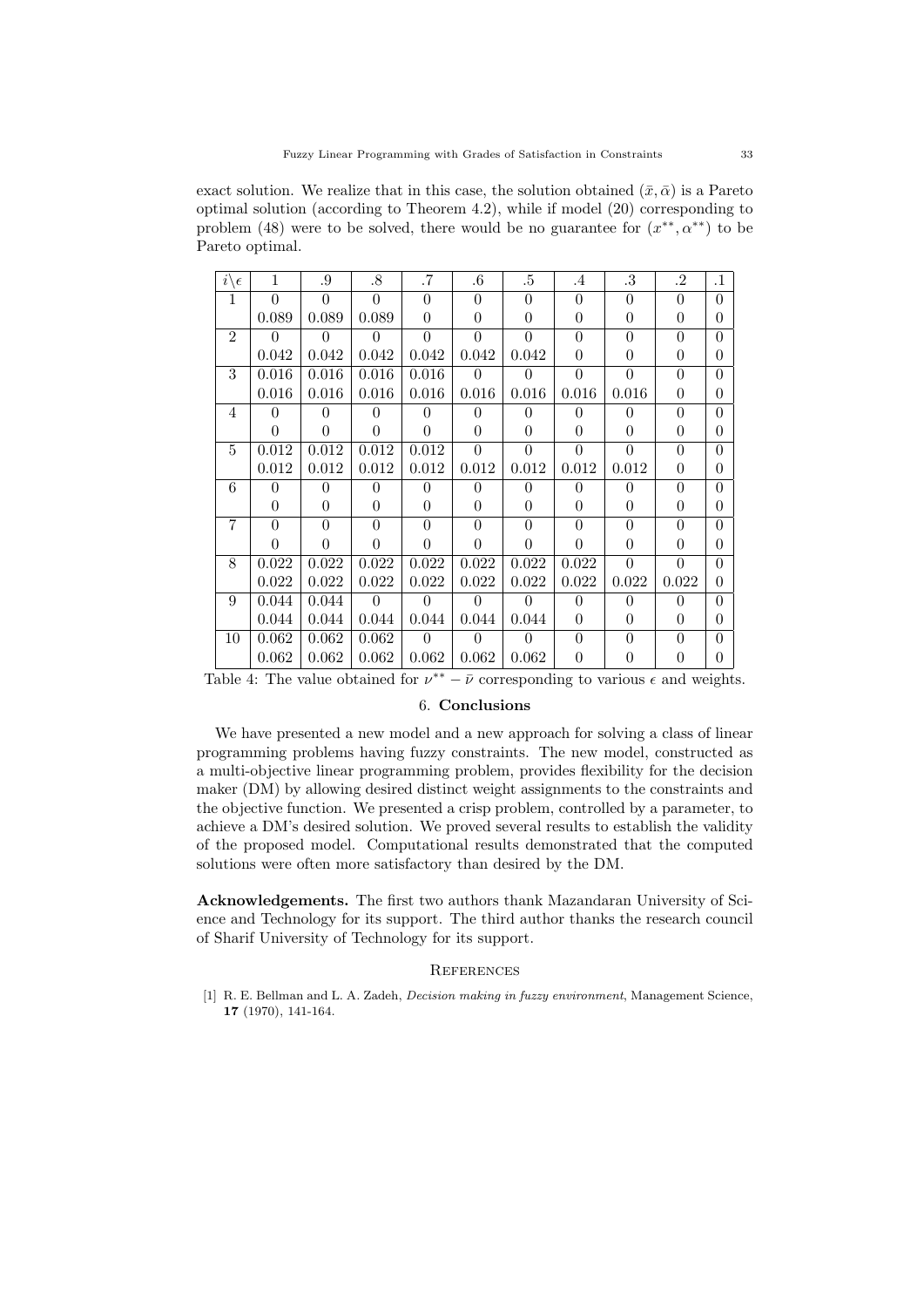- [2] V. J. Bowman, On the relationship of the Tchebycheff norm and the efficient frontier of multicriteria objectives, In: H. Thiriez and S. Zionts (Eds.), Multiple Criteria Decision Making, Springer-Verlag, Berlin, 1976, 76-86.
- [3] J. M. Cadenas and J. L. Verdegay, A primer on fuzzy optimization models and methods, Iranian Journal of Fuzzy Systems, 3(1) (2006), 1-21.
- [4] M. Delgado, J. L. Verdegay and M. A. Vila, A general model for fuzzy linear programming, Fuzzy Sets and Systems, 29 (1989), 21-29.
- [5] S. C. Fang and C. F. Hu, Linear programming with fuzzy coefficients in constraints, Computers and Mathematics with Applications, 37 (1999), 63-76.
- [6] S. M. Guu and Y. K. Wu, Two-phase approach for solving the fuzzy linear programming problems, Fuzzy Sets and Systems, 107 (1999), 191-195.
- [7] U. Keymak and J. M. Sousa, Weighting of constraint in fuzzy optimization, Proceedings of the 10th IEEE International Conference on Fuzzy Systems, 3 (2001), 1131-1134.
- [8] K. Kosaka, H. Nonaka, M. F. Kawaguchi and T. Datet, The application of fuzzy linear programming to flow control of crossing gate network, Proceeding of the 9th Fuzzy System Symposium: Sapporo, (1993), 189-182.
- [9] Y. J. Lai and C. L. Hwang, Fuzzy mathematical programming, Springer, Berlin, 1992.
- [10] F. Li, M. Liu, C. Wu and S. Lou, Fuzzy optimization problems based on inequality degree, Proceedings of the First International Conference on Machine Learning and Cybernetics: Beijing, (2002), 1566-1570.
- [11] X. Q. Li, B. Zhang and H. Li, Computing efficient solutions to fuzzy multiple objective linear programming problems, Fuzzy Sets and Systems, 157 (2006), 1328-1332.
- [12] N. Mahdavi-Amiri and S. H. Nasseri, Duality results and a dual simplex method for linear programming problems with trapezoidal variables, Fuzzy Sets and Systems, 158 (2007), 1961- 1978.
- [13] H. R. Maleki, M. Tata and M. Mashinchi, *Linear programming with fuzzy variables*, Fuzzy Sets and Systems, 109 (2000), 21-33.
- [14] Y. Nakahara, User oriented ranking criteria and its application to fuzzy mathematical programming problems, Fuzzy Sets and Systems, 94 (1998), 275-286.
- [15] S. Nakamura, K. Kosakat, M. F. Kawaguchi, H. Nonaka and T. Datet, Fuzzy linear programming with grade of satisfaction in each constraint, Proceedings of the Joint Fourth IEEE International Conference on Fuzzy Systems and the Second International Fuzzy Engineering Symposium, (1995), 781-786.
- [16] J. R. Ramik and H. Rommelfanger, Fuzzy mathematical programming based on some new inequality relations, Fuzzy Sets and Systems, 81 (1996), 77-87.
- [17] H. Rommelfanger, Fuzzy linear programming and applications, European Journal of Operational Research, 92 (1996), 512-527.
- [18] M. Sakawa, Fuzzy sets and interactive multiobjective optimization, Plenum Press: New York and London, 1993.
- [19] H. Tanaka, T. Okuda and K. Asai, On fuzzy mathematical programming, Journal of Cybernetics, 3 (1974), 37-46.
- [20] J. L. Verdegay, Fuzzy mathematical programming, In : M. M. Gupta and E. Sanchez (Eds.), Approximate Reasoning in Decision Analysis, North-Holland: Amsterdam, 1982, 231-236.
- [21] B. Werners, An interactive fuzzy programming system, Fuzzy Sets and Systems, 23 (1987), 131-147.
- [22] B. Werners, Interactive multiple objective programming subject to flexible constraints, European Journal of Operational Research, 31 (1987), 342-349.
- [23] B. Werners, Aggregation models in mathematical programming, In: G. Mitra (Ed.), Mathematical Models for Decision Support, Springer, Berlin, (1988), 295-305.
- [24] Y. K. Wu, On the manpower allocation within matrix organization: a fuzzy linear programming approach, European Journal of Operational Research,  $183(1)$  (2007), 384-393.
- [25] L. Xinwang, Measuring the satisfaction of constraints in fuzzy linear programming, Fuzzy Sets and Systems, 122 (2001), 263-275.
- [26] L. A. Zadeh, Fuzzy sets, Information and Control, 8 (1965), 338-353.